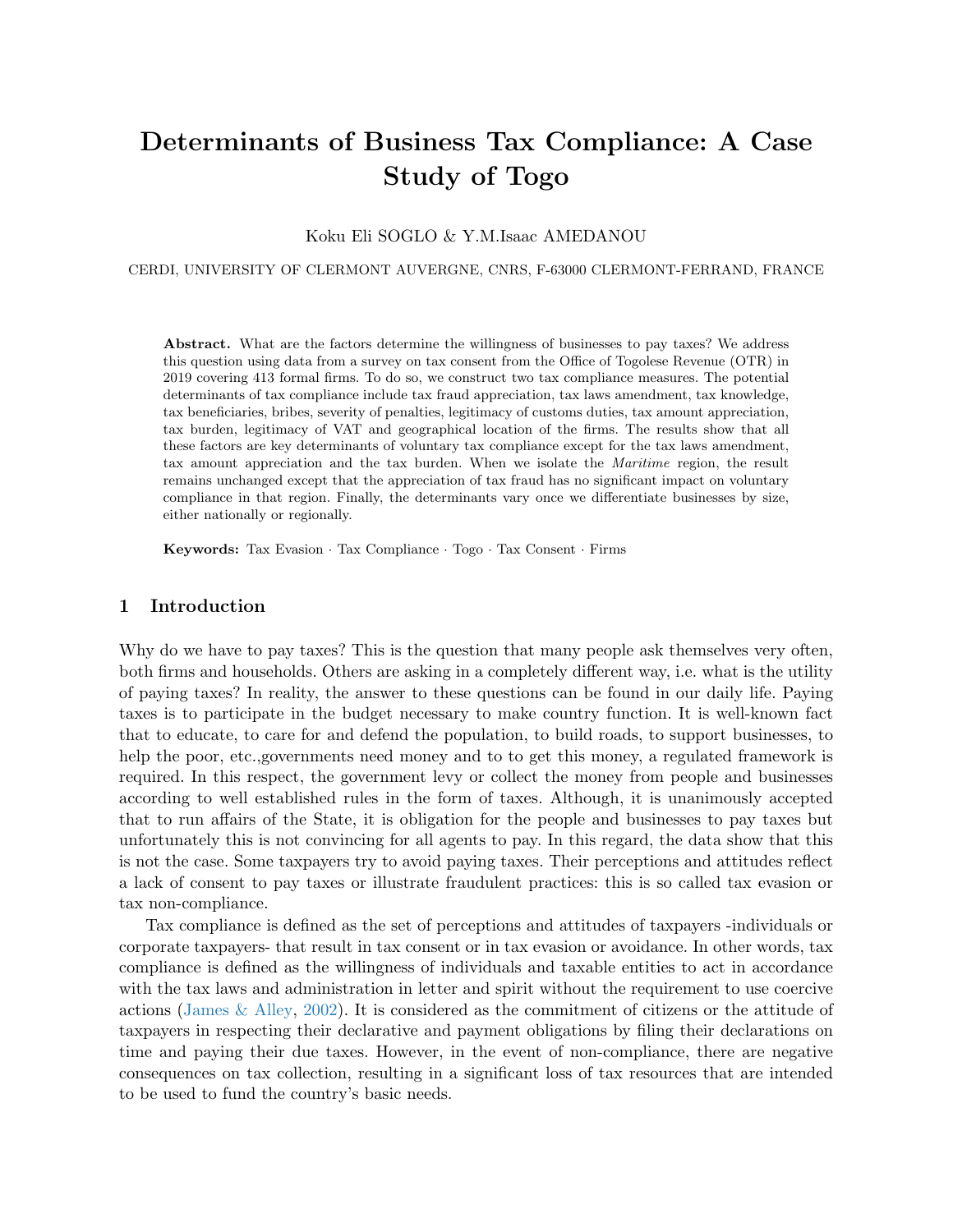In Togo, the mobilisation of tax revenue is at the forefront of the agenda of the State in pursuit of sustainable development. To achieve this, they have embarked on wide-ranging tax reforms with a common structure called the Office of Togolese Revenue (OTR) by combining customs and tax administration.<sup>[1](#page-0-0)</sup> The reforms are intended to increase tax revenues significantly, to give the public authorities the necessary funds to operate and the capacity to fully assume their regalian functions. However, we observe that Togo is characterised by a fiscal paradox, that is of relatively high tax rates but with very low tax returns. Hence, the challenges remain significant, which require considerable efforts both from tax authorities and citizens.

In this respect, tax authorities have been continuously introducing a set of measures to support the national economy and to encourage investment. For example, in 2021, entrepreneurs and businesses benefited from tax relief measures.[2](#page-0-0) Moreover, the tax authorities have embarked on a process of bringing the tax administration closer to the taxpayers through holding of tax citizens days. This approach consists of making taxpayers to understand the necessity and importance of respecting their tax obligations by complying with their tax reporting and payment obligations. But, by all this initiatives, there are still some serious questions those needs to be asked whether awareness campaigns raise taxes or tax relief initiatives that are sufficient enough to prevent non-compliance with tax obligations?

In our view, to better tackle tax avoidance, it is necessary to identify the underlying factors mentioned above. So, this study aims to identifying the important determinants that influence Togolese corporate taxpayers to meet their tax obligations. The originality of this paper is that it is actually based on reliable data obtained directly from the Togolese Tax Office. In addition, the survey includes 413 companies of different sizes (small, medium and large) spread throughout the country, and covering different geographical locations including the five administrative regions (Maritime, Plateaux, Centrale, Kara and savane).

Our results are consistent with those in the literature. The results can be summarized as follows: first, factors such as geographical location, tax evasion assessment, bribes, tax knowledge, tax beneficiaries, the severity of penalties and the cost of legitimate customs duties have significant positive relationship with voluntary tax compliance. On the other hand, factors such as the size of the company and the legitimacy of VAT have disincentive effect on voluntary tax compliance. Furthermore, no significant relationship found between factors including the tax burden, the amendment of the tax laws and the tax paid. Another important finding is that the determinants vary depending on whether the enterprises under consideration are small, medium or large. Finally, we separated the Maritime region because it contains a large part of the sample. The results reveal that factors such as bribes, severity of penalties, legitimacy of customs duties,

<sup>&</sup>lt;sup>1</sup>OTR was created by law  $n2012 - 016$  of 10 December 2012 adopted unanimously by the people' s representatives. It combines the general directorates of Customs and Taxes within a unique structure. It is responsible for collecting taxes and customs duties on behalf of the state and local authorities. The OTR is also in charge of (i) advising or representing the government in tax and customs matters (ii) promoting voluntary tax compliance (iii) combating fraud, tax evasion and corruption (iv) producing statistics on the revenue collected.

<sup>2</sup>Various tax relief measures have been announced: 1- For start-ups and micro-businesses, the single professional tax has been reduced by 93%. 2- Individuals with a turnover of 60 million CFA francs or less and who are subject to the single professional tax (TPU) will only have to pay 20, 000 CFA francs, against 300, 000 CFA francs the preceding year. 3- Registration and licensing fees from 5 to 1.5% are maintained; this measure also applies to the registration of buildings. Also, the registration fee for a real estate exchange has been reduced to 0.6% from 6% in 2020 and the fee for the parcelling of land from 1 to 0.3%. 4- Businesses can temporarily declare their annual results and regularise the statements within the following three months. Patente, the filing of corporate tax statements, the minimum lump sum and rent withholding have also been adjusted.This year, the rate of rent withholding is 8.75% compared to 12.5% in 2020.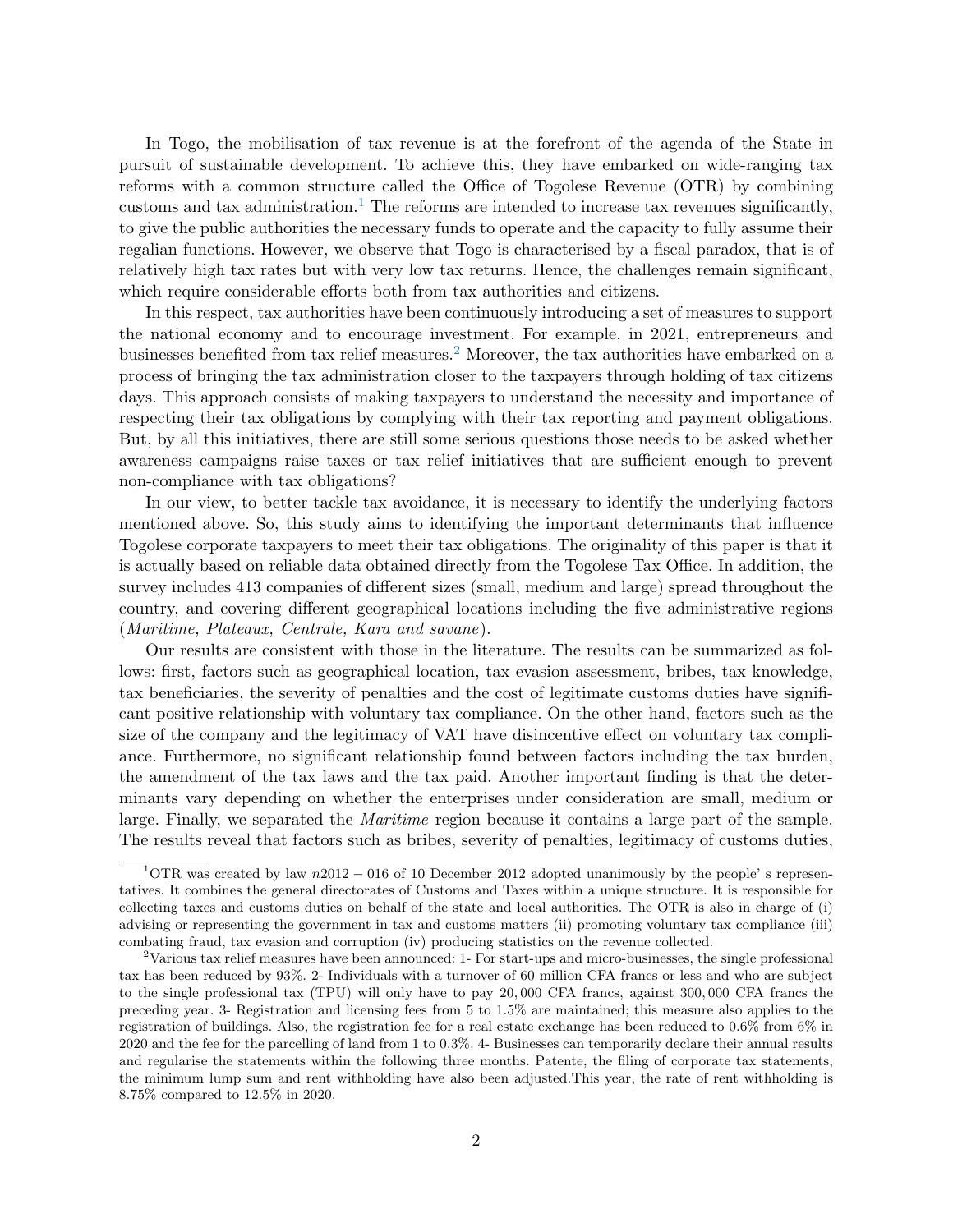tax knowledge, tax beneficiaries encourage businesses to comply voluntarily with paying taxes. While, the size of business and the legitimacy of VAT lead to tax evasion. Similarly, we find that the determinants vary depending on the size of business at the regional level.

The paper is organized as follows. Section 2 relates our work to the existing literature. In section 3, we present a brief description of data, the conceptual framework, and empirical methodology. Section 4 presents and discusses the various findings of both the baseline models and robustness checks. Finally, the last section concludes, derives policy implications and presents some possible directions for future research.

## 2 Related literature

A part of the existing literature on tax revenues collection has often been focused on the different reasons why some taxpayers evade paying taxes. At the outset, some studies divide tax compliance into different approaches in order to better understand the factors that affect the behaviour tax compliance. For instance [McBarnet et al.](#page-22-0) [\(2019\)](#page-22-0) distinguish four types of compliances. The first type is called committed compliance which assumes that taxpayers will obey tax laws without any complaint. The second type, the so-called capitulative compliance witch occurs at the stage of tax reporting where taxpayers report their taxes in inappropriate ways, for example by cutting expenses or making cash savings in the operation of their business. In the third one, non compliance where taxpayers rely on tax experts to help them in interpreting the tax laws, allowing them to manipulate their taxes. Finally, the creative compliance refers to the case where taxpayers will find weaknesses in tax laws by redefining them for their profits and recalculating their costs when they file their taxes. Likewise, We also distinguish two other types of compliances, namely administration and accuracy of the tax returns, which are highlighted in the [Chow](#page-21-1) [\(2004\)](#page-21-1) that taxpayers are free when filing their tax returns, and that determines their ability to file their tax returns well in time each year and to pay the tax accurately.

Over and above the studies that have distinguished different forms of tax compliance [\(Chow,](#page-21-1) [2004;](#page-21-1) [McBarnet et al.,](#page-22-0) [2019\)](#page-22-0), many others have explored the underling factors. Among them, some have been interested in the compliance of individual taxpayers. In this respect, several studies have provided a theoretical framework to explain the factors those influence individual compliance (see [Fischer et al.,](#page-21-2) [1992;](#page-21-2) [Cuccia,](#page-21-3) [1994;](#page-21-3) [Devos,](#page-21-4) [2014\)](#page-21-4). These theoretical models explain different aspects. Firstly, there is a human aspect which considers that individuals interact with each others in accordance with the social norms prevailing in a society witch do not permit them to maximize their utility. Nevertheless, factors related to human behaviour in terms of beliefs, attitudes, and norms are concern of the concept of the behaviour compliance. The other aspects such as sociological factors like age and gender, education, level of income, sources of income and employment are also considered to measure the possibilities of non-compliance. Similarly, the other aspects related to tax complexity, sanctions, the fear of being detected, tax burden, and the moral level of taxpayers.

Moreover, some of the literature also review the tax compliance focusing on empirical evidence by exploring different empirical findings based on geographical areas under study or the estimation methods/techniques used. For instance, authors such as [Torgler,](#page-22-1) [2011;](#page-22-1) [Torgler & Schneider,](#page-22-2) [2007;](#page-22-2) [Heinemann,](#page-21-5) [2011;](#page-22-4) [Torgler et al.,](#page-22-3) [2008;](#page-22-3) Hug & Spörri, 2011; [Marien & Hooghe,](#page-22-4) 2011; [Frey](#page-21-7) [& Torgler,](#page-21-7) [2007,](#page-21-7) have established a positive link between individual taxpayers' tax compliance and number of factors like trust in government, legal system, trust in democracy, the military and police, religion and institutional quality. On the contrary, moral conservatism and ethnic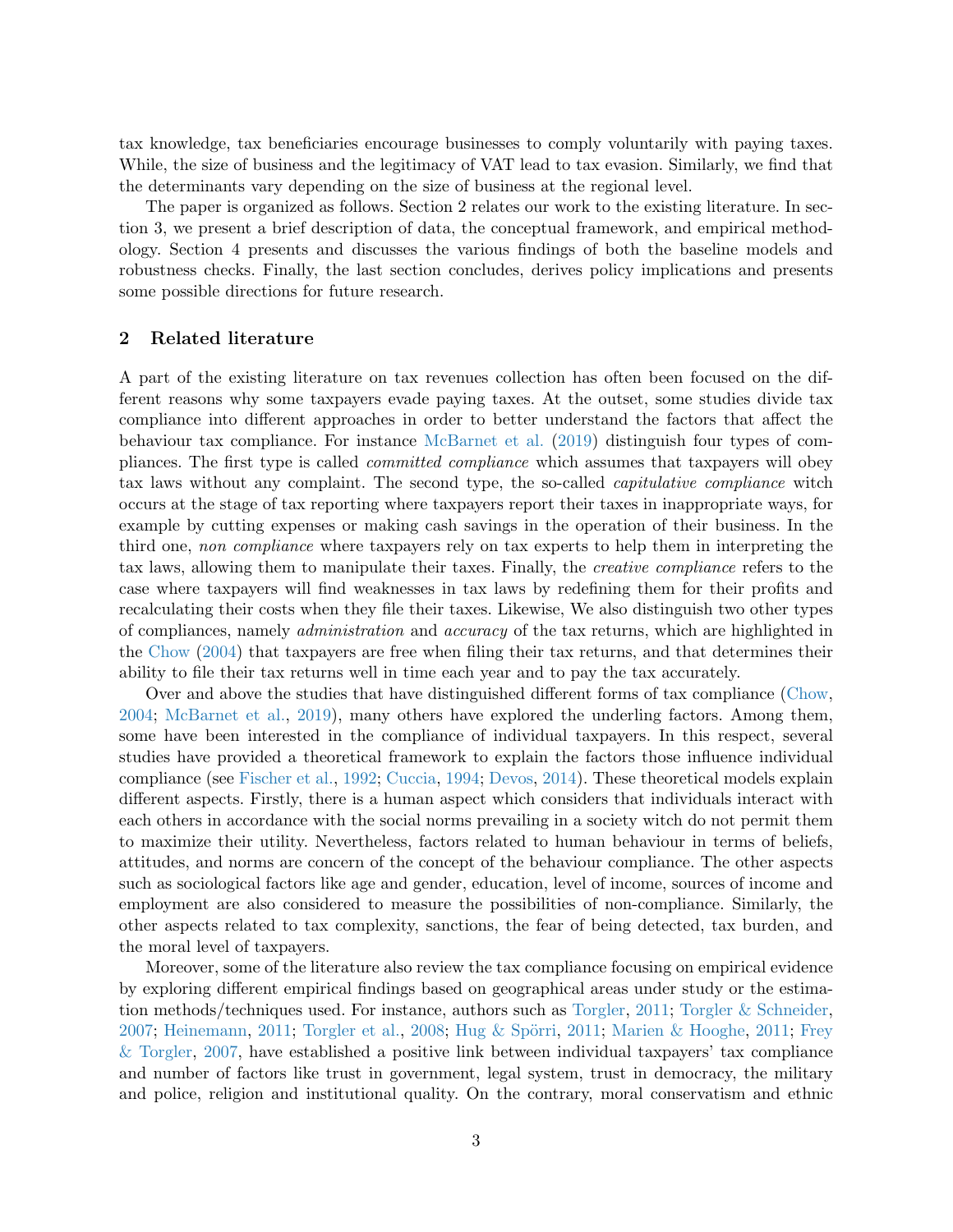fragmentations are factors that reduce the incentives for tax compliance of individual taxpayers according to [Marien & Hooghe,](#page-22-4) [2011](#page-22-4) and Lago-Peñas & Lago-Peñas, [2010.](#page-22-5) Furthermore, [Bobek,](#page-21-8) [Hageman, and Kelliher](#page-21-8) [\(2013\)](#page-21-8) have shown that social norms also have an important influence on the behaviour of tax compliance both directly and indirectly. More precisely, their analysis show that the ethical beliefs of individuals (personal norms) and the expectations of relatives (subjective norms) directly influence tax compliance decisions, while the general expectations of society (injunctive norms) and the actual behaviour of other individuals (descriptive norms) exert an indirect influence.

The other strand of the literature which mainly focuses on the determinants of corporate tax compliance is more relevant to our study. Although most of the factors are used repeatedly in many studies as determinants of corporate tax compliance, but the results are still different in the empirical findings. Certain researchers have classified taxpayers' compliance behaviour according to firm characteristics such as, size, nationality of manager, sector and type of firms. For example, [Hanlon et al.](#page-21-9) [\(2005\)](#page-21-9) observe that small-sized firms are described as more noncompliant than that of medium but the medium-sized firms are more tax compliant than the large firms. Likewise, domestic firms are more compliant than that of foreign-owned firms. And, state-owned firms are supposed to be more compliant than private that of private firms, while non-multinational firms tend to be more compliant than multinational ones. In contrast, [Alm and](#page-21-10) [McClellan](#page-21-10) [\(2012\)](#page-21-10) argue that domestic firms evade taxes more and declare less than foreign and state-owned firms. In parallel, other studies have examined the impact of taxpayer knowledge and sanctions on corporate tax compliance such as [Oladipupo and Obazee](#page-22-6) [\(2016\)](#page-22-6) find that tax knowledge has positively impact tax compliance, but the tax penalty has no significant effect on tax compliance. Whereas [Virmani](#page-22-7) [\(1989\)](#page-22-7) predicts that avoidance may increase with higher penalties, assuming that firms respond to harsher penalties by lowering production to reduce the probability of detection, which may offset the higher cost of avoidance due to the higher penalty rates, and thus lead to greater avoidance.

Our study also overlaps with the part of the literature that will address taxpayers' compliance behaviour in relation to other factors such as age, equity and industry, as well as their attitudes toward tax rate structure, tax complexity, tax enforcement, equity of the legislation and perception of corruption. Factors such as the legitimacy of the state, the efficiency of the tax administration, the legitimacy of the tax authorities, the feeling of belonging to the nation or national pride and the perception of the risk of sanctions and their severity, have also been prominent in tax compliance literature (see [Abd Obaid, Ibrahim, & Udin,](#page-21-11) [2020;](#page-21-11) [Radulovic,](#page-22-8) [2019;](#page-22-8) [Mickiewicz, Rebmann, & Sauka,](#page-22-9) [2019;](#page-22-9) [Everest-Phillips & Sandall,](#page-21-12) [2008\)](#page-21-12). For example, disapproval of tax administration, the risk of being caught and the overall tolerance of tax evasion are negatively associated with corporate tax compliance [\(Radulovic,](#page-22-8) [2019\)](#page-22-8). Among those interested in the tax compliance of Small and Medium Enterprises(SMEs), [Yucedogru](#page-22-10) [\(2013\)](#page-22-10) finds that the perception of the administration and religious beliefs have a significant impact, while patriotism and tax complexity have no real influence on their tax compliance. Additionally, the OECD guidance on the risk of corporate tax evasion shows that SMEs sometimes choose to move into the informal sector to evade taxes.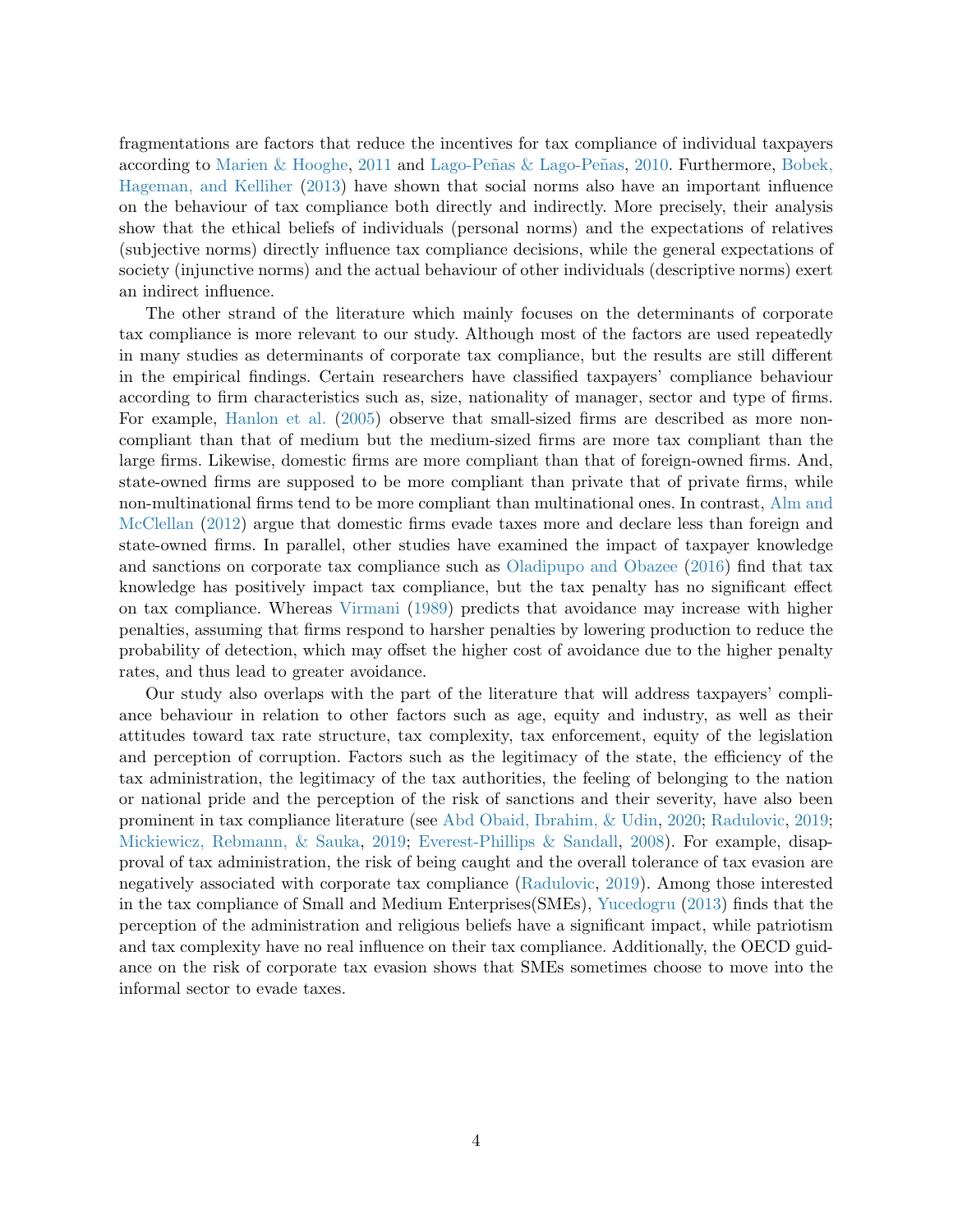### 3 Data and empirical methodology

This paper carries out an empirical investigation of the determinants of business tax compliance in Togo. For this purpose, we use data from a survey on voluntary tax consent from the Office of Togolese Revenue (OTR) carried in 2019 covering 413 formal firms. The survey includes only formal firms because they are obliged to declare and pay their taxes.

Before presenting the results of the econometric specifications, we will make a description of the survey data. Hence, the Figure [1](#page-4-0) shows some graphical representations of preliminary analyses of the data, and show that the sample is composed of 56.9%, 20.58%, and 22.52% of small, medium and large businesses respectively (Figure [1a\)](#page-4-0). Figure 1b shows that  $60\%$  of businesses of all sizes are complying with tax liabilities, while 40% are trying to avoid paying their taxes. This compliance is distributed according to business size and geographic location.

<span id="page-4-0"></span>

Figure 1: Descriptive statistics

As it can be seen from the figure [1c,](#page-4-0) small businesses have the highest proportion of tax compliance i.e. 79.2%. The direct implication of this statement is that in Togo, it is not small businesses that are the biggest tax evaders. Where as data show that 42% of non-compliance for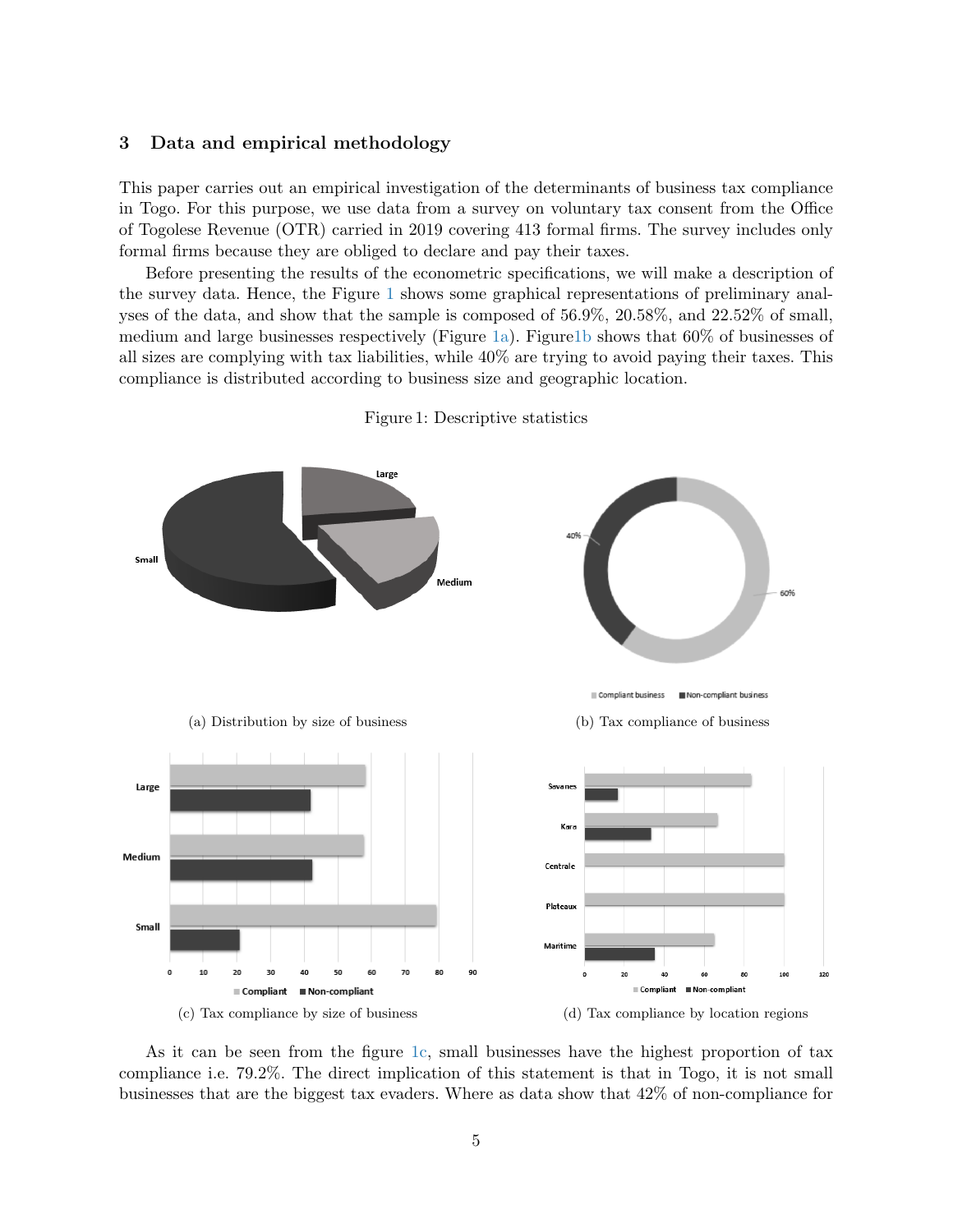medium and large businesses. According to the geographical location (see Figure [1d\)](#page-4-0), the Centrale and Plateaux regions have the highest level of tax compliance among the five economic regions. The businesses surveyed in these regions are all compliant. In the Savanes region, 83.33% of businesses are compliant against 16.67% that are not. The Kara region shows 66.67% of compliant firms while in Maritime region, 64.88% of the businesses are compliant with the fiscal law and 35.12 are not compliant. In the Savanes region, the proportion of firms complying with tax obligations is 83%. For the Kara region, it is  $67\%$  and  $65\%$  in the Maritime. However, this should be taken with caution as the number of businesses surveyed in the other regions is very low compared to the Maritime region. We do not pretend that there are no non-compliant firms in regions such as Centrale and Plateaux. Rather, the point is that all surveyed firms in these two regions, regardless of their numbers, are classified as compliant on the basis of responses in the questionnaire.

Since, the objective of this study is to identify the factors those influence business tax compliance. So, we consider two aspects such as business characteristics and tax attitudinal aspect. Table [1](#page-5-0) describes the main variables which are potential determinant of tax compliance. The tax attitudinal aspect includes factors such as business ethics and morality, tax management, knowledge of tax laws, forced consent, tax legitimacy and tax burden.

<span id="page-5-0"></span>

| Main variables           | Description                                                                                                                                             | Number of Questions |
|--------------------------|---------------------------------------------------------------------------------------------------------------------------------------------------------|---------------------|
| Tax compliance           | This variable measures the level of compliance with the 501, 502 and 503<br>tax laws by firms                                                           |                     |
| Business characteristics | In the context of our study, the characteristics of the According to OTR<br>firms refer to the size and Geographical location of the<br>business.       |                     |
| ity                      | Taxpayer ethics and moral-This variable refers to the sub-variables, taxpayers' 509 and 512<br>views on tax evasion and paying bribes to pay less tax.  |                     |
| agement of tax revenues  | Governance and good man-This variable refers to good governance in general and 524<br>in particular to the transparent management of tax rev-<br>enues. |                     |
| Forced consent           | Probability of detention and severity of punishment in 544<br>case of detention. This forces companies to comply with<br>tax laws.                      |                     |
| Knowledge of tax laws    | This variable measures knowledge of tax laws through 518 and 519<br>the sub-variables, knowledge of subject taxes, amend-<br>ment in 2019.              |                     |
| Legitimacy of taxes      | This variable refers to the appropriateness of taxes, par-551<br>ticularly customs duties and VAT.                                                      |                     |
| Tax burden               | These are the share of taxes in income and amount paid. 547 and 548                                                                                     |                     |

Table 1: Description of the main variables

The factors above are divided into sub-categories and coded as presented in Table [2.](#page-6-0) The characteristics of the business refer to the firm size and its geographical location. The knowledge of law is composed of due taxes and the changes that have made including those for 2019. The ethics and morality of taxpayers are also essential for corporate compliance. We measure this correlation using firms' opinions on tax evasion and bribery of tax collectors to pay less tax. To measure the impact of the tax structure, we use VAT and customs duties. The choice of these taxes is motivated by their share in the revenue of the state budget<sup>[3](#page-0-0)</sup>. Finally, we also measure

<sup>3</sup> In 2019, VAT and customs duties accounted for 41.85% and 16.57% respectively in total tax revenues.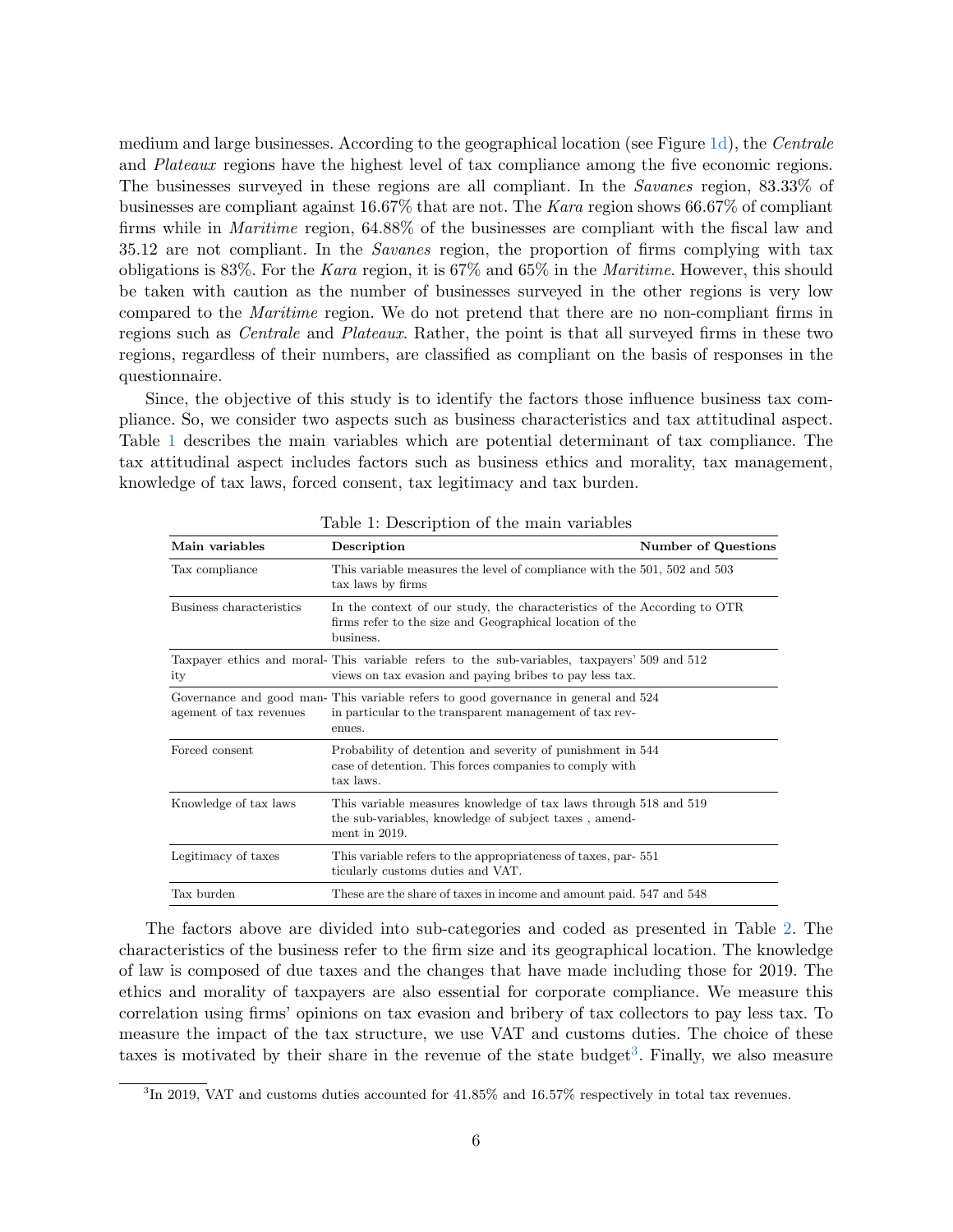<span id="page-6-0"></span>the effect of forced consent (severity of penalties) and good governance (tax beneficiaries). These variables constitute the matrix of explanatory variables of our estimation model.

| The three questions reflect the level of compliance with<br>$1 =$ if businesses<br>tax regulations by companies. The company is proud to<br>is compliant<br>Tax compliance<br>$0 =$ Otherwise.<br>pay taxes and is against paying bribes to pay less tax.<br>This is the classification of businesses by the Office<br>Classification<br>Togolais des Recettes (OTR) according to turnover:<br>according to OTR<br>large businesses, medium businesses and small businesses.<br>Customs duties<br>The opinion of businesses on the appropriateness of taxes,<br>$0 = No$<br>$1 = Yes$<br>legitimacy<br>particulary customs duties.<br>The question refers to the knowledge of the provisions of<br>Taxes owed<br>$0 = No$<br>the tax laws, in this case the taxes to which companies are<br>knowledge<br>$1 = Yes$<br>subject.<br>Location in the<br>This is the region where the company is located according<br>Geographical location<br>administrative regions<br>to the administrative divisions of the country.<br>of the country.<br>$0 = No$<br>The opinion of businesses on the appropriateness of taxes,<br>VAT legitimacy<br>particulary Value Added Tax (VAT).<br>$1 = Yes$<br>The opinion of tax audit, probability of detection, and tax<br>$0 = No$<br>penalties are included in the<br>Severity of penalties<br>$1 = Yes$<br>questions.<br>$0 = Good$<br>The question refers to the possibility of paying bribes to<br>$1 = Indifferent$<br><b>Bribes</b><br>$2 =$ Bad<br>the tax authorities to pay less tax.<br>$3 = \text{Very bad}$<br>$0 =$ To public<br>The question refers to the proper management of collected<br>authorities<br>Tax beneficiaries<br>taxes: the actual destination of the taxes. Do the taxes<br>$1 =$ To the Togolese<br>benefit the whole nation or the public authorities.<br>nation<br>$1 =$ Largely bearable<br>Taxes amount<br>The opinion of businesses on the amount of tax. Is the<br>$2 =$ Acceptable<br>amount of tax bearable or too high.<br>appreciation<br>$3 =$ Too high<br>$0 = Good thing$<br>Tax fraud<br>$1 = Indifferent:$<br>The question refers to the moral value of companies.<br>$2 =$ Bad<br>appreciation<br>$3 = \text{Very bad}$<br>$1 =$ Less than 5%.<br>$2$ = Between $5\%$ and $10\%$<br>$3 =$ Between 10 and 25%<br>Tax burden<br>The share of taxes in income.<br>$4 =$ Between 25 and 50%<br>$5 =$ More than 50%.<br>The question refers to knowledge of the provisions of the tax<br>$0 = No$<br>tax laws amendment<br>law, in this case the latest 2019<br>$1 = Yes$<br>(2019)<br>amendments. | Sub variables      | Description | Classification |
|------------------------------------------------------------------------------------------------------------------------------------------------------------------------------------------------------------------------------------------------------------------------------------------------------------------------------------------------------------------------------------------------------------------------------------------------------------------------------------------------------------------------------------------------------------------------------------------------------------------------------------------------------------------------------------------------------------------------------------------------------------------------------------------------------------------------------------------------------------------------------------------------------------------------------------------------------------------------------------------------------------------------------------------------------------------------------------------------------------------------------------------------------------------------------------------------------------------------------------------------------------------------------------------------------------------------------------------------------------------------------------------------------------------------------------------------------------------------------------------------------------------------------------------------------------------------------------------------------------------------------------------------------------------------------------------------------------------------------------------------------------------------------------------------------------------------------------------------------------------------------------------------------------------------------------------------------------------------------------------------------------------------------------------------------------------------------------------------------------------------------------------------------------------------------------------------------------------------------------------------------------------------------------------------------------------------------------------------------------------------------------------------------------------------------------------------------------------------------------------------------------------------------------------------------------------------------|--------------------|-------------|----------------|
|                                                                                                                                                                                                                                                                                                                                                                                                                                                                                                                                                                                                                                                                                                                                                                                                                                                                                                                                                                                                                                                                                                                                                                                                                                                                                                                                                                                                                                                                                                                                                                                                                                                                                                                                                                                                                                                                                                                                                                                                                                                                                                                                                                                                                                                                                                                                                                                                                                                                                                                                                                              |                    |             |                |
|                                                                                                                                                                                                                                                                                                                                                                                                                                                                                                                                                                                                                                                                                                                                                                                                                                                                                                                                                                                                                                                                                                                                                                                                                                                                                                                                                                                                                                                                                                                                                                                                                                                                                                                                                                                                                                                                                                                                                                                                                                                                                                                                                                                                                                                                                                                                                                                                                                                                                                                                                                              |                    |             |                |
|                                                                                                                                                                                                                                                                                                                                                                                                                                                                                                                                                                                                                                                                                                                                                                                                                                                                                                                                                                                                                                                                                                                                                                                                                                                                                                                                                                                                                                                                                                                                                                                                                                                                                                                                                                                                                                                                                                                                                                                                                                                                                                                                                                                                                                                                                                                                                                                                                                                                                                                                                                              |                    |             |                |
|                                                                                                                                                                                                                                                                                                                                                                                                                                                                                                                                                                                                                                                                                                                                                                                                                                                                                                                                                                                                                                                                                                                                                                                                                                                                                                                                                                                                                                                                                                                                                                                                                                                                                                                                                                                                                                                                                                                                                                                                                                                                                                                                                                                                                                                                                                                                                                                                                                                                                                                                                                              |                    |             |                |
|                                                                                                                                                                                                                                                                                                                                                                                                                                                                                                                                                                                                                                                                                                                                                                                                                                                                                                                                                                                                                                                                                                                                                                                                                                                                                                                                                                                                                                                                                                                                                                                                                                                                                                                                                                                                                                                                                                                                                                                                                                                                                                                                                                                                                                                                                                                                                                                                                                                                                                                                                                              | Size (of business) |             |                |
|                                                                                                                                                                                                                                                                                                                                                                                                                                                                                                                                                                                                                                                                                                                                                                                                                                                                                                                                                                                                                                                                                                                                                                                                                                                                                                                                                                                                                                                                                                                                                                                                                                                                                                                                                                                                                                                                                                                                                                                                                                                                                                                                                                                                                                                                                                                                                                                                                                                                                                                                                                              |                    |             |                |
|                                                                                                                                                                                                                                                                                                                                                                                                                                                                                                                                                                                                                                                                                                                                                                                                                                                                                                                                                                                                                                                                                                                                                                                                                                                                                                                                                                                                                                                                                                                                                                                                                                                                                                                                                                                                                                                                                                                                                                                                                                                                                                                                                                                                                                                                                                                                                                                                                                                                                                                                                                              |                    |             |                |
|                                                                                                                                                                                                                                                                                                                                                                                                                                                                                                                                                                                                                                                                                                                                                                                                                                                                                                                                                                                                                                                                                                                                                                                                                                                                                                                                                                                                                                                                                                                                                                                                                                                                                                                                                                                                                                                                                                                                                                                                                                                                                                                                                                                                                                                                                                                                                                                                                                                                                                                                                                              |                    |             |                |
|                                                                                                                                                                                                                                                                                                                                                                                                                                                                                                                                                                                                                                                                                                                                                                                                                                                                                                                                                                                                                                                                                                                                                                                                                                                                                                                                                                                                                                                                                                                                                                                                                                                                                                                                                                                                                                                                                                                                                                                                                                                                                                                                                                                                                                                                                                                                                                                                                                                                                                                                                                              |                    |             |                |
|                                                                                                                                                                                                                                                                                                                                                                                                                                                                                                                                                                                                                                                                                                                                                                                                                                                                                                                                                                                                                                                                                                                                                                                                                                                                                                                                                                                                                                                                                                                                                                                                                                                                                                                                                                                                                                                                                                                                                                                                                                                                                                                                                                                                                                                                                                                                                                                                                                                                                                                                                                              |                    |             |                |
|                                                                                                                                                                                                                                                                                                                                                                                                                                                                                                                                                                                                                                                                                                                                                                                                                                                                                                                                                                                                                                                                                                                                                                                                                                                                                                                                                                                                                                                                                                                                                                                                                                                                                                                                                                                                                                                                                                                                                                                                                                                                                                                                                                                                                                                                                                                                                                                                                                                                                                                                                                              |                    |             |                |
|                                                                                                                                                                                                                                                                                                                                                                                                                                                                                                                                                                                                                                                                                                                                                                                                                                                                                                                                                                                                                                                                                                                                                                                                                                                                                                                                                                                                                                                                                                                                                                                                                                                                                                                                                                                                                                                                                                                                                                                                                                                                                                                                                                                                                                                                                                                                                                                                                                                                                                                                                                              |                    |             |                |
|                                                                                                                                                                                                                                                                                                                                                                                                                                                                                                                                                                                                                                                                                                                                                                                                                                                                                                                                                                                                                                                                                                                                                                                                                                                                                                                                                                                                                                                                                                                                                                                                                                                                                                                                                                                                                                                                                                                                                                                                                                                                                                                                                                                                                                                                                                                                                                                                                                                                                                                                                                              |                    |             |                |
|                                                                                                                                                                                                                                                                                                                                                                                                                                                                                                                                                                                                                                                                                                                                                                                                                                                                                                                                                                                                                                                                                                                                                                                                                                                                                                                                                                                                                                                                                                                                                                                                                                                                                                                                                                                                                                                                                                                                                                                                                                                                                                                                                                                                                                                                                                                                                                                                                                                                                                                                                                              |                    |             |                |
|                                                                                                                                                                                                                                                                                                                                                                                                                                                                                                                                                                                                                                                                                                                                                                                                                                                                                                                                                                                                                                                                                                                                                                                                                                                                                                                                                                                                                                                                                                                                                                                                                                                                                                                                                                                                                                                                                                                                                                                                                                                                                                                                                                                                                                                                                                                                                                                                                                                                                                                                                                              |                    |             |                |
|                                                                                                                                                                                                                                                                                                                                                                                                                                                                                                                                                                                                                                                                                                                                                                                                                                                                                                                                                                                                                                                                                                                                                                                                                                                                                                                                                                                                                                                                                                                                                                                                                                                                                                                                                                                                                                                                                                                                                                                                                                                                                                                                                                                                                                                                                                                                                                                                                                                                                                                                                                              |                    |             |                |
|                                                                                                                                                                                                                                                                                                                                                                                                                                                                                                                                                                                                                                                                                                                                                                                                                                                                                                                                                                                                                                                                                                                                                                                                                                                                                                                                                                                                                                                                                                                                                                                                                                                                                                                                                                                                                                                                                                                                                                                                                                                                                                                                                                                                                                                                                                                                                                                                                                                                                                                                                                              |                    |             |                |
|                                                                                                                                                                                                                                                                                                                                                                                                                                                                                                                                                                                                                                                                                                                                                                                                                                                                                                                                                                                                                                                                                                                                                                                                                                                                                                                                                                                                                                                                                                                                                                                                                                                                                                                                                                                                                                                                                                                                                                                                                                                                                                                                                                                                                                                                                                                                                                                                                                                                                                                                                                              |                    |             |                |
|                                                                                                                                                                                                                                                                                                                                                                                                                                                                                                                                                                                                                                                                                                                                                                                                                                                                                                                                                                                                                                                                                                                                                                                                                                                                                                                                                                                                                                                                                                                                                                                                                                                                                                                                                                                                                                                                                                                                                                                                                                                                                                                                                                                                                                                                                                                                                                                                                                                                                                                                                                              |                    |             |                |
|                                                                                                                                                                                                                                                                                                                                                                                                                                                                                                                                                                                                                                                                                                                                                                                                                                                                                                                                                                                                                                                                                                                                                                                                                                                                                                                                                                                                                                                                                                                                                                                                                                                                                                                                                                                                                                                                                                                                                                                                                                                                                                                                                                                                                                                                                                                                                                                                                                                                                                                                                                              |                    |             |                |
|                                                                                                                                                                                                                                                                                                                                                                                                                                                                                                                                                                                                                                                                                                                                                                                                                                                                                                                                                                                                                                                                                                                                                                                                                                                                                                                                                                                                                                                                                                                                                                                                                                                                                                                                                                                                                                                                                                                                                                                                                                                                                                                                                                                                                                                                                                                                                                                                                                                                                                                                                                              |                    |             |                |
|                                                                                                                                                                                                                                                                                                                                                                                                                                                                                                                                                                                                                                                                                                                                                                                                                                                                                                                                                                                                                                                                                                                                                                                                                                                                                                                                                                                                                                                                                                                                                                                                                                                                                                                                                                                                                                                                                                                                                                                                                                                                                                                                                                                                                                                                                                                                                                                                                                                                                                                                                                              |                    |             |                |
|                                                                                                                                                                                                                                                                                                                                                                                                                                                                                                                                                                                                                                                                                                                                                                                                                                                                                                                                                                                                                                                                                                                                                                                                                                                                                                                                                                                                                                                                                                                                                                                                                                                                                                                                                                                                                                                                                                                                                                                                                                                                                                                                                                                                                                                                                                                                                                                                                                                                                                                                                                              |                    |             |                |
|                                                                                                                                                                                                                                                                                                                                                                                                                                                                                                                                                                                                                                                                                                                                                                                                                                                                                                                                                                                                                                                                                                                                                                                                                                                                                                                                                                                                                                                                                                                                                                                                                                                                                                                                                                                                                                                                                                                                                                                                                                                                                                                                                                                                                                                                                                                                                                                                                                                                                                                                                                              |                    |             |                |
|                                                                                                                                                                                                                                                                                                                                                                                                                                                                                                                                                                                                                                                                                                                                                                                                                                                                                                                                                                                                                                                                                                                                                                                                                                                                                                                                                                                                                                                                                                                                                                                                                                                                                                                                                                                                                                                                                                                                                                                                                                                                                                                                                                                                                                                                                                                                                                                                                                                                                                                                                                              |                    |             |                |
|                                                                                                                                                                                                                                                                                                                                                                                                                                                                                                                                                                                                                                                                                                                                                                                                                                                                                                                                                                                                                                                                                                                                                                                                                                                                                                                                                                                                                                                                                                                                                                                                                                                                                                                                                                                                                                                                                                                                                                                                                                                                                                                                                                                                                                                                                                                                                                                                                                                                                                                                                                              |                    |             |                |
|                                                                                                                                                                                                                                                                                                                                                                                                                                                                                                                                                                                                                                                                                                                                                                                                                                                                                                                                                                                                                                                                                                                                                                                                                                                                                                                                                                                                                                                                                                                                                                                                                                                                                                                                                                                                                                                                                                                                                                                                                                                                                                                                                                                                                                                                                                                                                                                                                                                                                                                                                                              |                    |             |                |
|                                                                                                                                                                                                                                                                                                                                                                                                                                                                                                                                                                                                                                                                                                                                                                                                                                                                                                                                                                                                                                                                                                                                                                                                                                                                                                                                                                                                                                                                                                                                                                                                                                                                                                                                                                                                                                                                                                                                                                                                                                                                                                                                                                                                                                                                                                                                                                                                                                                                                                                                                                              |                    |             |                |
|                                                                                                                                                                                                                                                                                                                                                                                                                                                                                                                                                                                                                                                                                                                                                                                                                                                                                                                                                                                                                                                                                                                                                                                                                                                                                                                                                                                                                                                                                                                                                                                                                                                                                                                                                                                                                                                                                                                                                                                                                                                                                                                                                                                                                                                                                                                                                                                                                                                                                                                                                                              |                    |             |                |
|                                                                                                                                                                                                                                                                                                                                                                                                                                                                                                                                                                                                                                                                                                                                                                                                                                                                                                                                                                                                                                                                                                                                                                                                                                                                                                                                                                                                                                                                                                                                                                                                                                                                                                                                                                                                                                                                                                                                                                                                                                                                                                                                                                                                                                                                                                                                                                                                                                                                                                                                                                              |                    |             |                |
|                                                                                                                                                                                                                                                                                                                                                                                                                                                                                                                                                                                                                                                                                                                                                                                                                                                                                                                                                                                                                                                                                                                                                                                                                                                                                                                                                                                                                                                                                                                                                                                                                                                                                                                                                                                                                                                                                                                                                                                                                                                                                                                                                                                                                                                                                                                                                                                                                                                                                                                                                                              |                    |             |                |
|                                                                                                                                                                                                                                                                                                                                                                                                                                                                                                                                                                                                                                                                                                                                                                                                                                                                                                                                                                                                                                                                                                                                                                                                                                                                                                                                                                                                                                                                                                                                                                                                                                                                                                                                                                                                                                                                                                                                                                                                                                                                                                                                                                                                                                                                                                                                                                                                                                                                                                                                                                              |                    |             |                |
|                                                                                                                                                                                                                                                                                                                                                                                                                                                                                                                                                                                                                                                                                                                                                                                                                                                                                                                                                                                                                                                                                                                                                                                                                                                                                                                                                                                                                                                                                                                                                                                                                                                                                                                                                                                                                                                                                                                                                                                                                                                                                                                                                                                                                                                                                                                                                                                                                                                                                                                                                                              |                    |             |                |
|                                                                                                                                                                                                                                                                                                                                                                                                                                                                                                                                                                                                                                                                                                                                                                                                                                                                                                                                                                                                                                                                                                                                                                                                                                                                                                                                                                                                                                                                                                                                                                                                                                                                                                                                                                                                                                                                                                                                                                                                                                                                                                                                                                                                                                                                                                                                                                                                                                                                                                                                                                              |                    |             |                |
|                                                                                                                                                                                                                                                                                                                                                                                                                                                                                                                                                                                                                                                                                                                                                                                                                                                                                                                                                                                                                                                                                                                                                                                                                                                                                                                                                                                                                                                                                                                                                                                                                                                                                                                                                                                                                                                                                                                                                                                                                                                                                                                                                                                                                                                                                                                                                                                                                                                                                                                                                                              |                    |             |                |
|                                                                                                                                                                                                                                                                                                                                                                                                                                                                                                                                                                                                                                                                                                                                                                                                                                                                                                                                                                                                                                                                                                                                                                                                                                                                                                                                                                                                                                                                                                                                                                                                                                                                                                                                                                                                                                                                                                                                                                                                                                                                                                                                                                                                                                                                                                                                                                                                                                                                                                                                                                              |                    |             |                |
|                                                                                                                                                                                                                                                                                                                                                                                                                                                                                                                                                                                                                                                                                                                                                                                                                                                                                                                                                                                                                                                                                                                                                                                                                                                                                                                                                                                                                                                                                                                                                                                                                                                                                                                                                                                                                                                                                                                                                                                                                                                                                                                                                                                                                                                                                                                                                                                                                                                                                                                                                                              |                    |             |                |
|                                                                                                                                                                                                                                                                                                                                                                                                                                                                                                                                                                                                                                                                                                                                                                                                                                                                                                                                                                                                                                                                                                                                                                                                                                                                                                                                                                                                                                                                                                                                                                                                                                                                                                                                                                                                                                                                                                                                                                                                                                                                                                                                                                                                                                                                                                                                                                                                                                                                                                                                                                              |                    |             |                |
|                                                                                                                                                                                                                                                                                                                                                                                                                                                                                                                                                                                                                                                                                                                                                                                                                                                                                                                                                                                                                                                                                                                                                                                                                                                                                                                                                                                                                                                                                                                                                                                                                                                                                                                                                                                                                                                                                                                                                                                                                                                                                                                                                                                                                                                                                                                                                                                                                                                                                                                                                                              |                    |             |                |
|                                                                                                                                                                                                                                                                                                                                                                                                                                                                                                                                                                                                                                                                                                                                                                                                                                                                                                                                                                                                                                                                                                                                                                                                                                                                                                                                                                                                                                                                                                                                                                                                                                                                                                                                                                                                                                                                                                                                                                                                                                                                                                                                                                                                                                                                                                                                                                                                                                                                                                                                                                              |                    |             |                |
|                                                                                                                                                                                                                                                                                                                                                                                                                                                                                                                                                                                                                                                                                                                                                                                                                                                                                                                                                                                                                                                                                                                                                                                                                                                                                                                                                                                                                                                                                                                                                                                                                                                                                                                                                                                                                                                                                                                                                                                                                                                                                                                                                                                                                                                                                                                                                                                                                                                                                                                                                                              |                    |             |                |

Table 2: The variables description and categorization

# 3.1 Construction of the tax compliance measure

To compute our tax compliance measure, we rely on the three questions those asked to the businesses such as: "Are you currently proud to pay your taxes ?(Q501)"; "If you had the opportunity to pay less by negotiating with an OTR agent for a gift, would you do so ?(Q502)" and "If you had the opportunity to use loopholes in the law to pay less, would you exploit them ?(Q503)". To answer these questions, the firms have the possibility either to choose  $1 = "Yes"$  and  $2 = "No".$ However, to have more consistent dependent variable, we compute it as a composite variable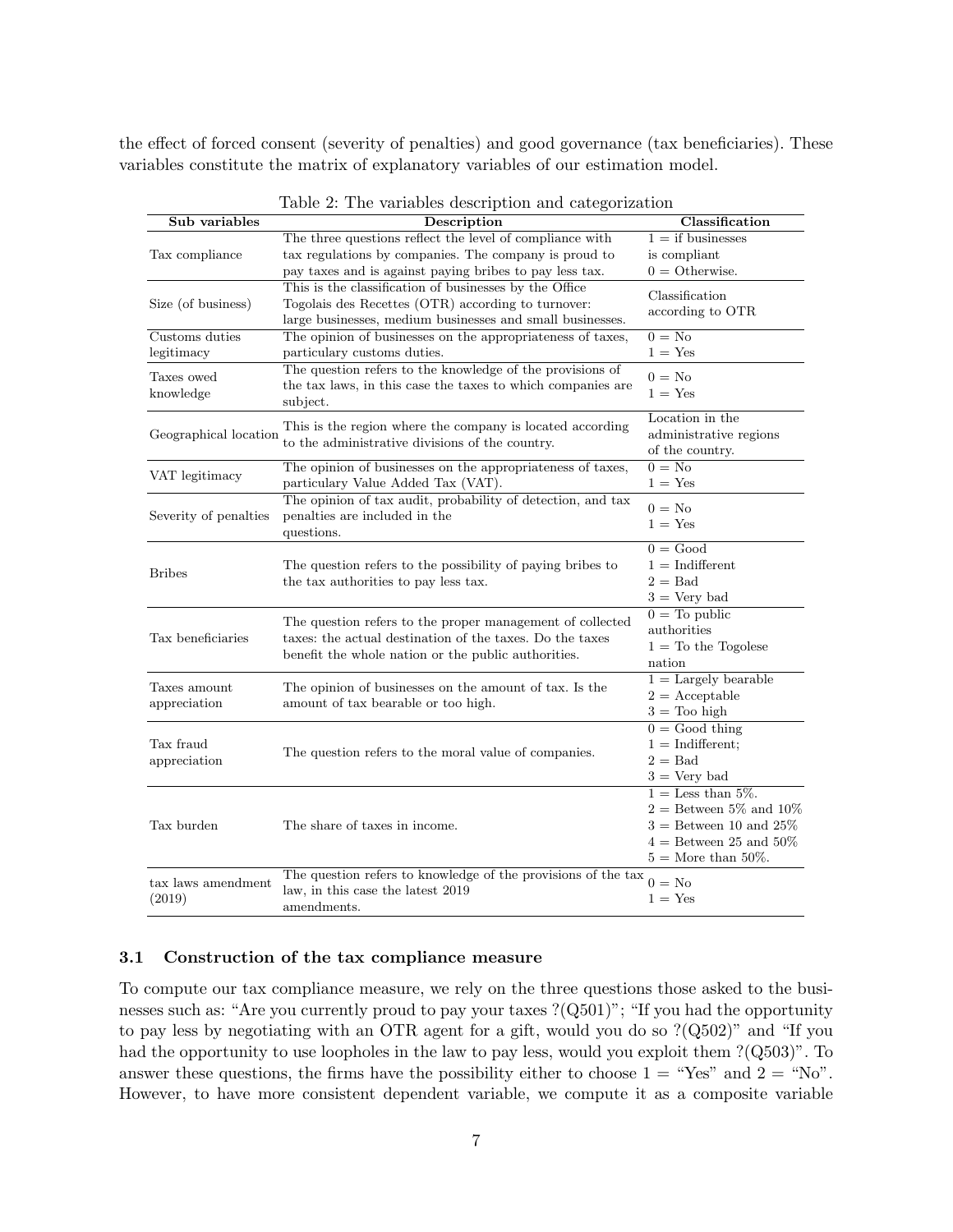based on the answers to these questions. First, we rely on the answers to the last two questions (Q502 and Q503) to compute a dependent variable that is called Tax Compliance 1. Therefore, Tax Compliance 1 includes businesses that declare to be not willing to use loopholes in the tax laws or to negotiate with tax collectors to pay less taxes. So, Tax Compliance 1 can be expressed as follows:

$$
TaxCompliance1 = \begin{cases} 1 & (No, No) \\ 0 & otherwise \end{cases}
$$
 (1)

However, since our dependent variable refers to voluntary tax consent, we consider it equally important that our tax compliance measurement takes into account how the taxpayer, the businesses in this case, feel about the taxes they are paying, for example if they are proud to pay taxes or not. Thus, we compute another dependent variable which is Tax Compliance 2, so that this measurement includes firms that are, not only willing to use tax loopholes but also not to negotiate with tax collectors to pay less taxes, and also proud to pay their taxes. Hence, Tax Compliance 2 is defined as follows:

$$
TaxCompliance2 = \begin{cases} 1 & (Yes, No, No) \\ & 0 & otherwise \end{cases}
$$
 (2)

Subsequently, the compliance levels are compared between firms according to their size using the two measures that have been constructed to assess the tax compliance level accurately, witch are shown in the Figure [2.](#page-7-0) The idea here is to check whether there is a wide disparity in the level of tax compliance among firms or not depending on the indicators used. As we can see, the levels of compliance do not diverge too much, no matter if one uses Tax Compliance 1 or Tax Compliance 2. The difference in tax compliance according to the two indicators is about 12% for small firms and 4% for large and medium firms.

#### Figure 2: Tax compliance measures by business size

<span id="page-7-0"></span>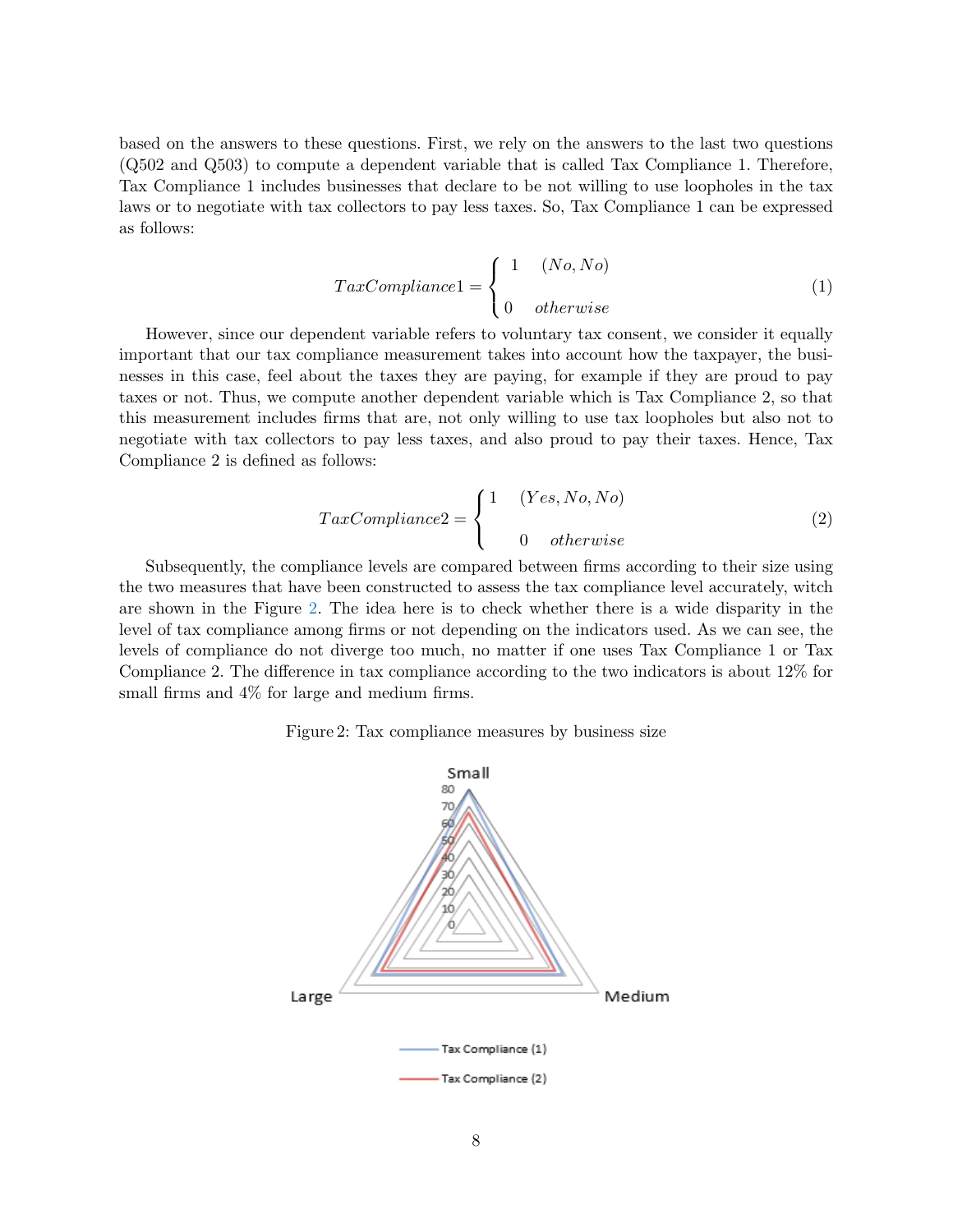### 3.2 Model estimation

In the econometric specification of our estimation model, we assume that there are set of factors  $(X)$  that influence firms' tax compliance  $(TaxCompliance_i)$ . Therefore, the model is specified as follows:

$$
TaxCompliance_i = F(X_i)
$$
\n(3)

In case of probability models, the use of OLS is inappropriate for several reasons, including that the estimated value of  $TaxCompliance_i$  is outside the interval [0, 1]. In addition, it is also possible that the idiosyncratic error does not follow a normal distribution but a discrete distribution because it can only take two values (0 and 1). In such case, it is appropriate to identify the impact of  $X$  on the probability of firm to be compliant. For this purpose, equation 3 can be rewritten as follows:

$$
\begin{cases}\nPr(TaxCompliance_i = 1|X_i) = F(X_i) \\
Pr(TaxCompliance_i = 0|X_i) = 1 - F(X_i)\n\end{cases}
$$
\n(4)

In the related empirical literature, Logit and Probit estimators are often used to estimate these probability models. But, the choice between both depends on the idiosyncratic error distribution function. The probit estimator is recommended when the error distribution function follows a normal distribution. In contrast, when the error distribution function is assumed to follow a logistic distribution, then the logit estimator is recommended. However, according to [Greene](#page-21-13) [\(2002\)](#page-21-13), the logit and probit models are very similar. And the matter of choice is therefore irrelevant. However, this study focuses on the probit model mainly because of its ability to limit the value of variable within 0 and 1, and its ability to correct for heteroscedasticity in the model ( [Gbadago & Awunyo-Vitor,](#page-21-14) [2015\)](#page-21-14).

Several studies on tax compliance have focused on individual taxpayers compliance at the instead of firms. They have provided a theoretical framework to explain the factors that affect individual compliance [\(Fischer et al.,](#page-21-2) [1992;](#page-21-2) [Cuccia,](#page-21-3) [1994;](#page-21-3) [Devos,](#page-21-4) [2014\)](#page-21-4). At the same time, some previous studies of business compliance have recognized that individual taxpayers compliance theory can be applied to explain business compliance [\(Tedds,](#page-22-11) [2010;](#page-22-11) [Sapiei et al.,](#page-22-12) [2014\)](#page-22-12). Similarly, [Joulfaian](#page-21-15) [\(2000\)](#page-21-15) also mentioned that these theories are appropriate, because of the firms managers preferences. He argues that business managers manage the firm's finances in such a way as to have the highest possible profit after paying taxes like an individual person. Based on this premise, we develop the theoretical framework of our study which relates to two categories of variables, business characteristics and tax attitudinal aspects to the tax compliance of businesses. These categories are divided into variables as shown in Figure [3.](#page-9-0)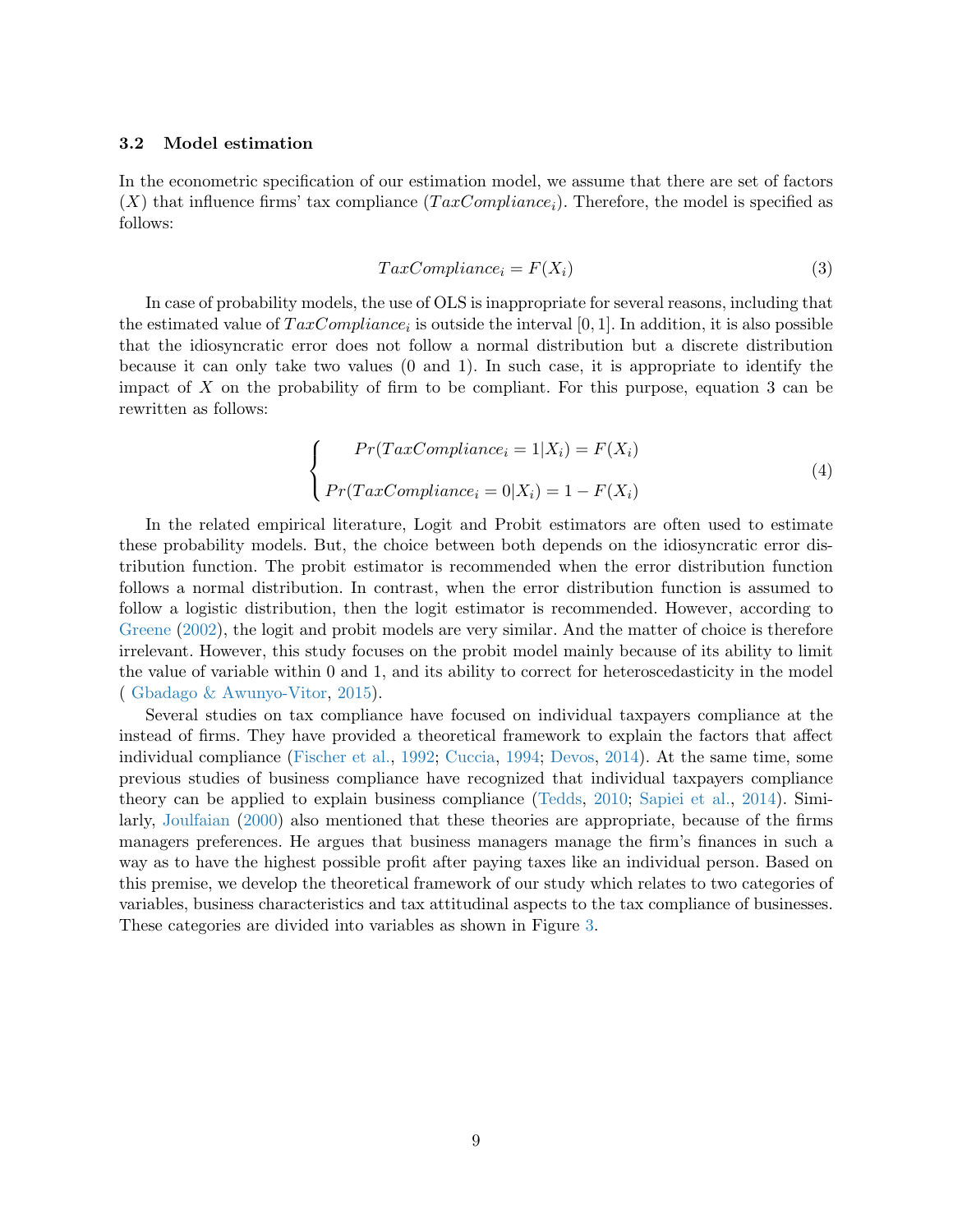

<span id="page-9-0"></span>

#### 4 Results and discussion

#### 4.1 Baseline model estimates

In studies based on probit regressions, statistics on the predictive quality of the model are of particular importance which are estimated in the Table [3](#page-9-1) for each of model. For example, the prediction quality of the model using Tax Compliance 1 is 74.5% (column 1) and is equal to 69.6% (column 3) with the model including Tax Compliance 2. Similarly, it is also possible to obtain the quality of adjustment by the ROC Curve presented on the Figures [10a](#page-24-0) and [10b](#page-24-0) in the appendix. For the two dependent variables Tax Compliance 1 and Tax Compliance 2, the "Area under ROC Curve" statistics confirm a high quality of adjustment, of 78% and 77%, respectively.

<span id="page-9-1"></span>

|                                              | Tax Compliance $(1)$ |                   | Tax Compliance (2) |                                                                   |
|----------------------------------------------|----------------------|-------------------|--------------------|-------------------------------------------------------------------|
|                                              |                      |                   |                    | Good Prediction False Prediction Good Prediction False Prediction |
| Tax Compliance $= 0$<br>Tax Compliance $= 1$ | 78.33%<br>62.79%     | 21.67%<br>37.21\% | 72.61\%<br>63.87%  | 27.39\%<br>36.13\%                                                |
| Total                                        | 74.50%               | 25.50%            | 69.63%             | 30.37\%                                                           |

Table 3: Baseline model estimates quality adjustment

# 4.2 Factors that explain tax compliance of businesses in Togo

It is therefore the objective of our study is to identify precisely the factors that explain the voluntary compliance of companies, especially in case of Togo. Therefore, to achieved this objective, we rely on the results of the baseline model using two different dependent variables. The results are presented in Tables [4](#page-13-0) and [5](#page-13-0) using the dependent variables Tax Compliance 1 and Tax Compliance 2, respectively.

In Table [4,](#page-13-0) the dependent variable Tax Compliance 1 includes businesses that declare to be not willing to use loopholes in the tax laws or not to negotiate with tax collectors to pay less tax.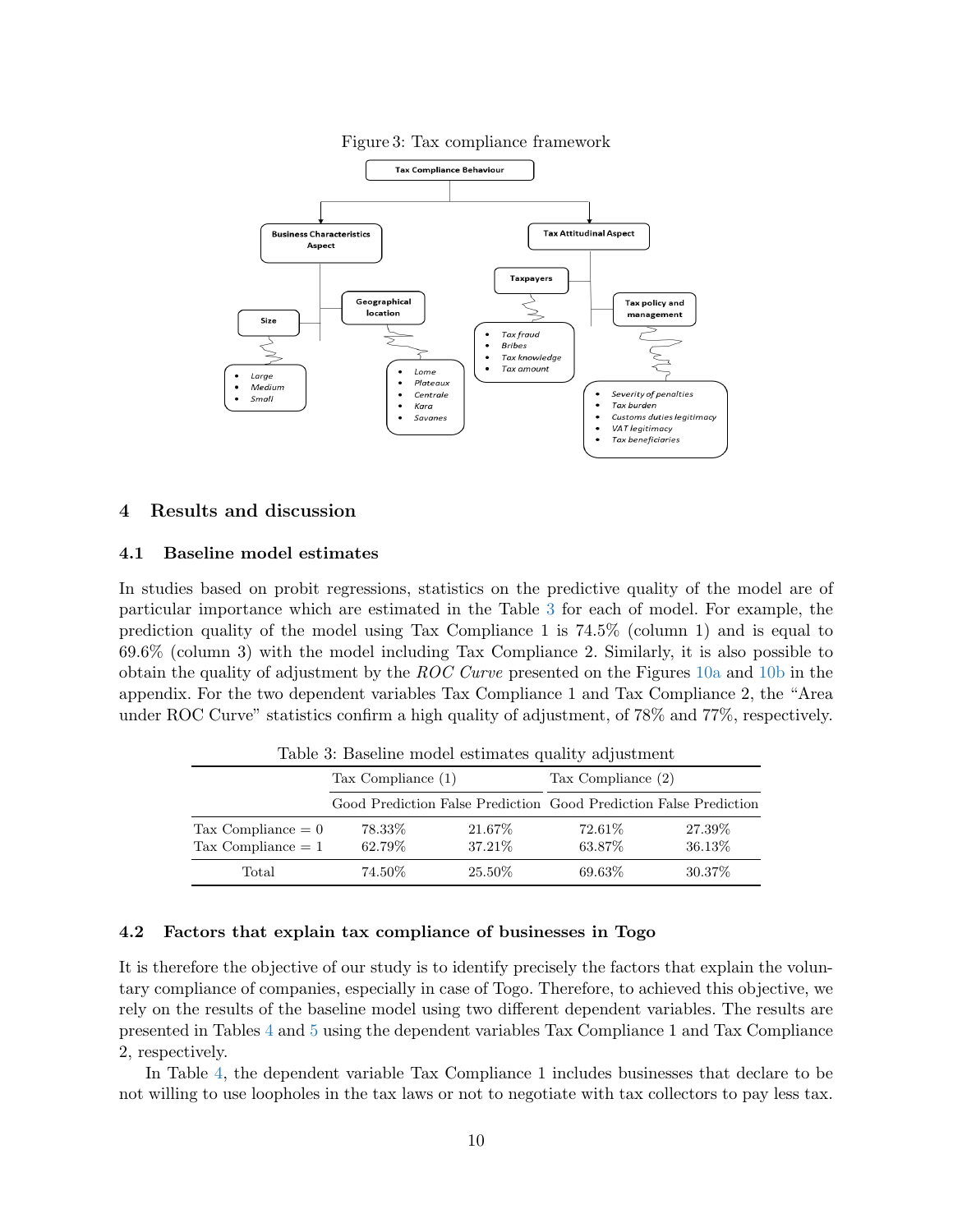Column 1 and 2 include two proxies for tax burden used in an alternative manner, while column 3 includes both. The findings show that some variables significantly explain the tax compliance of businesses. Considering Tax Compliance 1 as a dependant variable, the findings reveal number of patterns. First, we found a negative and significant relationship between the business size and tax compliance. The associated marginal effect indicates that, large businesses have 23.7% less likely to be compliant than small businesses. This result is in line with that of [Abdul-Jabbar](#page-21-16) [\(2009\)](#page-21-16), but in contrast with [Mohamad](#page-22-13) [\(2018\)](#page-22-13) and [Nor, Ahmad, and Saleh](#page-22-14) [\(2010\)](#page-22-14) who found that business size influences positively the tax compliance due to the effective internal controlling within the firms. It implies that large businesses have strict procedure for monitoring of financial reporting, and due to which they report their taxes properly. Moreover, large businesses must also maintain their reputation towards their business partners, so they will be more obedient than smaller firms [\(Yusof,](#page-22-15) [2014\)](#page-22-15). In addition, [Nur-Tegin](#page-22-16) [\(2008\)](#page-22-16) also argues that large businesses are more likely to be compliant than small businesses. He explains that they are the main targets of tax officers to boos tax revenue. It means that larger businesses have greater potential to increase revenue than smaller businesses, so it becomes easy for small firms to be invisible. Therefore, based on previous research, it can be easily concluded that the internal monitoring within firms in Togo is very low both in small, medium or large businesses. In addition, the level of tax audit conducted by OTR is not up to the mark, so the bigger firms still have the tendency to evade taxes. Large businesses, most of them benefit from foreign capital, which have the opportunities to reduce taxes through tax havens. Similarly, they can also overcharge salaries and other expenses to increase costs and minimize their taxes [\(Kemme,](#page-21-17) [2020\)](#page-21-17). Finally, large businesses also have enormous power to negotiate for exceptional concession. However, some different findings upon the influence of firm size toward compliance refer to different proxy used by researchers. Such as [Nor et al.](#page-22-14) [\(2010\)](#page-22-14), this study divides the firms size according to it turnover, <sup>[4](#page-0-0)</sup> while some use the number of employees [\(Nur-Tegin,](#page-22-16) [2008\)](#page-22-16)

Secondly, the variables tax fraud appreciation and bribes have positive and significant effects with business compliance. These two variables measure the ethics and morals of firms in the field of their compliance with tax laws. They are ordered from good to very bad accordingly. These results suggest that businesses believing that tax evasion and bribery to tax collectors to pay less taxes is wrong, are more likely to be compliant. The respective marginal effects are 9.7% and 14.9% meaning that such firms are more likely to comply with their tax obligations. Thus, a reduction in corruption by tax collectors of the OTR can increase business compliance in Togo. This result is consistent with [Alm and McClellan](#page-21-10) [\(2012\)](#page-21-10) who argue that, a corrupt tax administration system (bribes) reduces reporting and so increases tax evasion. The authors point for reduction in corruption of tax administration is to improve business compliance.

As expected, tax beneficiaries are positively and significantly correlated with business compliance. Thus, firms that believe that taxes benefit the whole nation are more willing to pay than those who believe that taxes benefit the public authorities, only. The associated marginal effect indicates that firms that believe taxes benefit the nation as a whole are 9.1% more likely to be compliant than firms that believe taxes benefit public authorities. This means that good management of tax revenues encourages firms to participate in the financing of public goods by paying their taxes. Also, better explanation of the origin of the resources collected would enable

<sup>4</sup>According to OTR, small firms are those with a turnover of less than FCFA 60 million; medium firms have a turnover of between FCFA 60 million and FCFA 1 billion; and large firms have a turnover of FCFA 1 billion or more. This is the turnover excluding tax.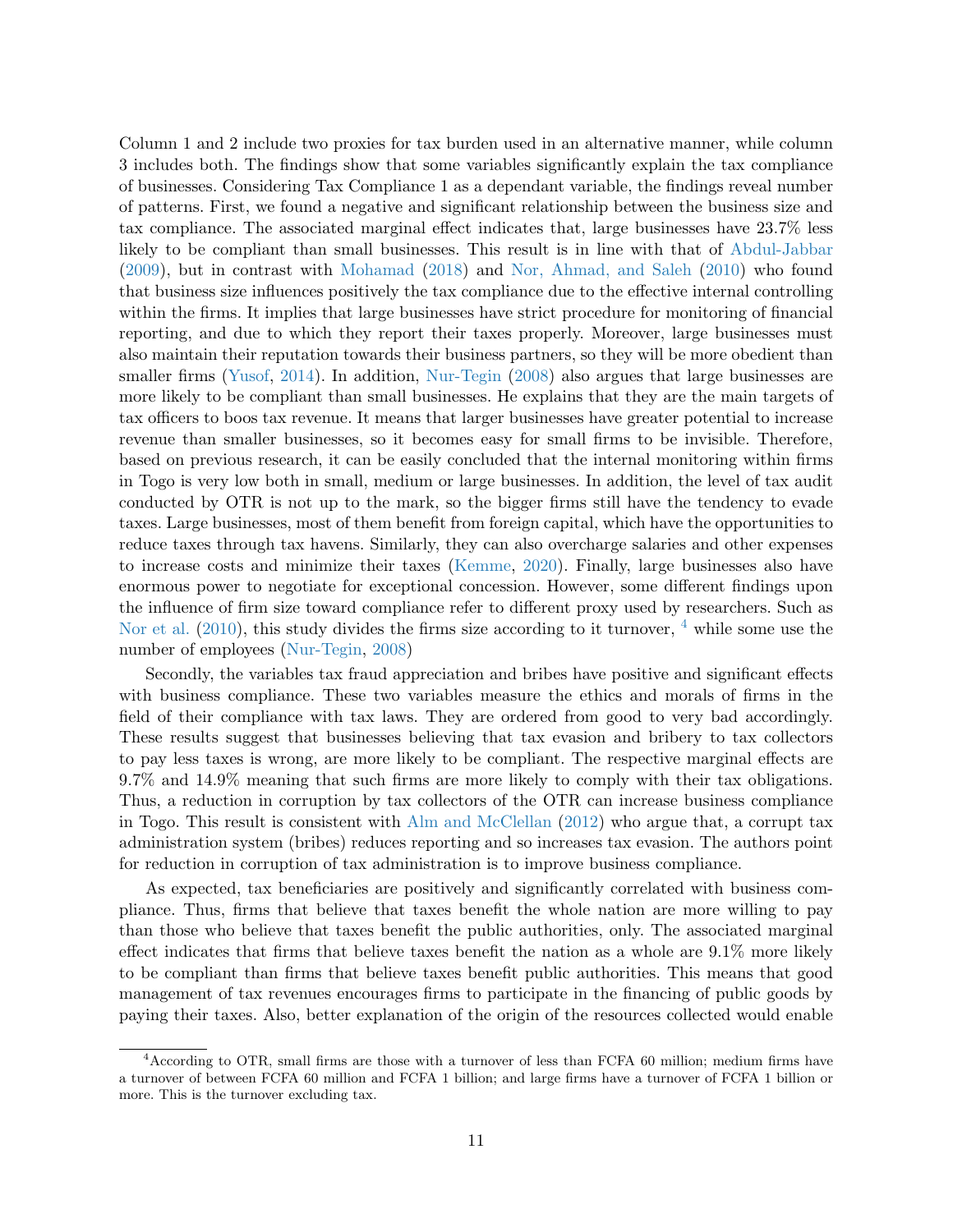the taxpayer to better understand the need for the institution of a tax and thus to freely consent to pay taxes [\(Fjeldstad,](#page-21-18) [2001\)](#page-21-18).

Third, the results also point a positive and significant association between the severity of penalties and tax compliance. This implies that high penalties will surely generate more business tax compliance in Togo. According to the associated marginal effect, there is 25.2% greater chance that high penalties will induce firms to comply with tax legislation. This result is in contradiction with [Andreoni et al.](#page-21-19) [\(1998\)](#page-21-19) who claimed that the compliance rate will remain high in the modern tax system even though tax sanctions are low because there are other factors which effect the compliance, like non economic factors (human behaviour). This reason is also supported by [Falanni](#page-21-20) [\(2015\)](#page-21-20) who summarized that the important factors to increase the voluntary compliance are through the improvement of moral and ethics of the taxpayers rather than imposing high penalties. The positive effect of the severity of sanctions on companies tax compliance is also associated with more regular tax audits, thus a higher probability of being caught. The process of audit in Togo for businesses is based on certain selection criteria in which all firms are not included. But, some firms selected are mostly based on their suspicious history or reporting transactions below the amount aggregated in the OTR's books. The audit selection is also correlated with the size of the businesses, then, it will influence compliance [\(Falanni,](#page-21-20) [2015\)](#page-21-20). Large businesses are more eligible for the audit, as they are the major taxpayers to the OTR. However, the OTR is making an effort to audit as many firms as possible over a period of 3 years, the statute of limitations beyond which tax fraud is no longer reprehensible.

Furthermore, we also find that custom duties legitimacy are positively and significantly related to businesses tax compliance. This means that taxpayers who find custom duties legitimate are more willing to pay than those who do not. Firms that find tariffs legitimate are 18.3% more likely to be compliant. Contrary to custom duties, VAT legitimacy has been negative in connection with businesses tax compliance. In terms of marginal effect, there is a 15% lower chance that businesses which find VAT legitimate are not compliant. This negative relationship can be attributed to various imperfections in VAT implementation<sup>[5](#page-0-0)</sup> in the country, particularly to non-fluid refunds of VAT credits. This result is not consistent with our expectations. One would think that firms which believe in VAT legitimacy are more willing to pay. So, how can we explain this contradictory result? Let's take for example small businesses that bear VAT paid because of the non-fluid repayment of VAT credits in developing countries. It should be recalled that by definition small businesses are not registered for VAT, therefore they are not entitled to charge VAT on sales, and consequently cannot deduct the amount of VAT paid on purchase of inputs, imports etc. However, These small businesses sometimes or very often bear the amount of VAT paid, which increase their production costs making them less competitive. It is possible, therefore, that these difficulties experienced by small businesses may lead to deviant behaviour vis-a-vis tax compliance. Moreover, because of the given reasons, avoiding tax obligations, this is an acceptable argument to explain the negative relationship between the legitimacy of VAT and tax compliance because, these represent a significant share of our sample, 56.9%.

<sup>5</sup>VAT is a real tax applied to all commercial transactions, at each step of the selling of goods or services. It is an indirect tax paid by the consumer and collected by registered firms. They can collect VAT and thus deduct the VAT paid on their purchases of goods or services. Then, the registered firms pay the amount of VAT on their margin to the treasury, hence the name Value Added Tax. However, if the VAT paid by the firm on the purchase of its inputs is higher than the VAT collected, the treasury must reimburse the difference, called VAT credits, to the firm. Therefore, VAT is economically neutral for businesses, i.e. it does not constitute a cost for businesses.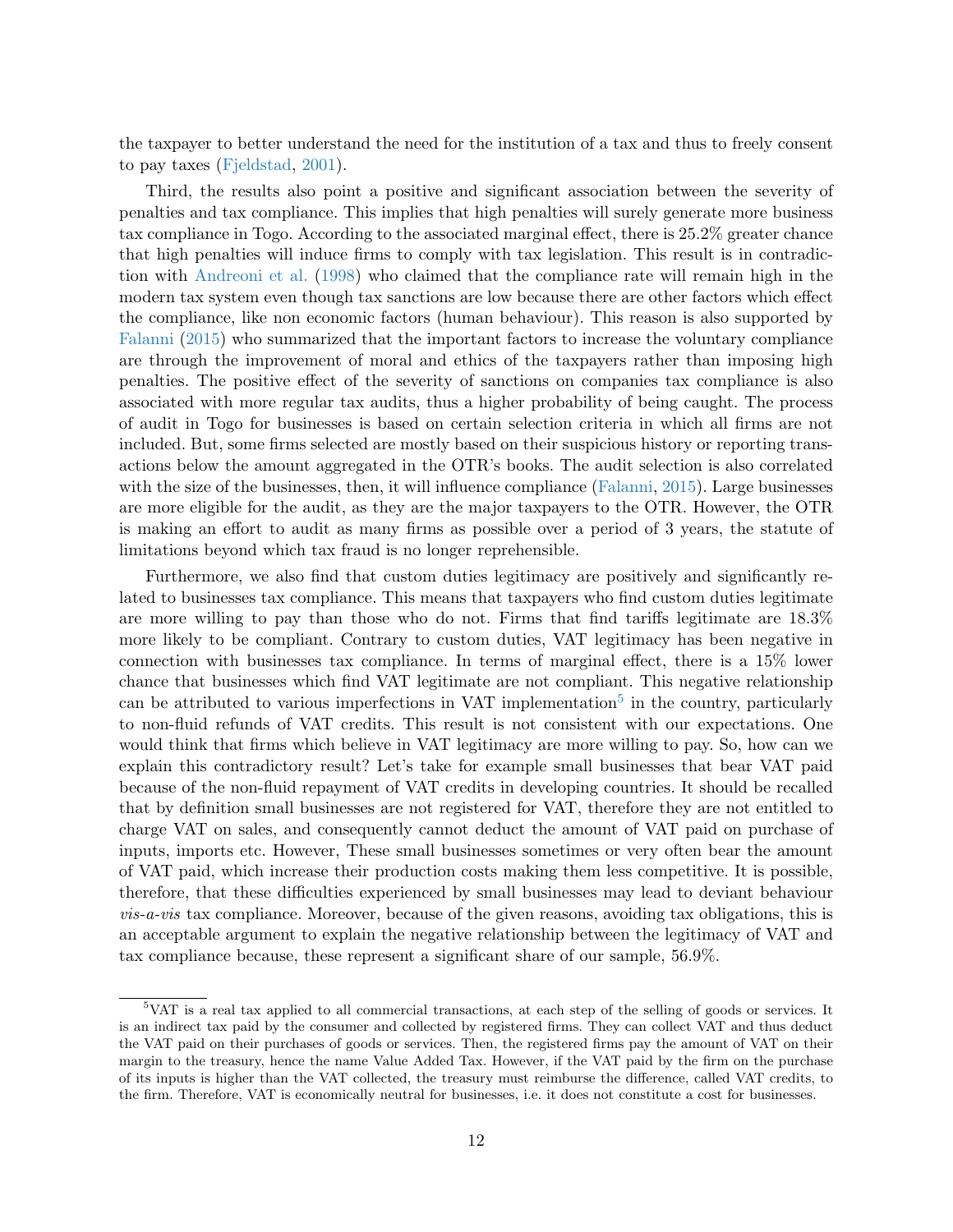However, our study has not found any significant relationship between tax compliance and the variables geographical location, tax laws amendment (2019), tax burden, tax owed knowledge, and tax amount appreciation while using the dependant variable Tax Compliance 1. But some of them become significant when we use Tax Compliance 2 as dependent variable. This is another measure of tax compliance that includes firms that are not only willing to use tax loopholes and not to negotiate with collectors to pay less tax, but are also proud to pay their taxes.

It can be seen that all the factors that significantly explain Tax Compliance 1 in Table [4](#page-13-0) also explain the alternative measure i.e. Tax Compliance 2 and others such as geographical location, knowledge of the law, and tax beneficiary. which all have positive association with tax compliance. The findings indicate the following.

Concerning the variable geographical location<sup>[6](#page-0-0)</sup>, we have found a positive association with tax compliance. The implication of the result is that the firms furthest from the capital are the most compliant. The estimated marginal effect is 5.1% meaning that firms located in other regions are 5.1% more likely to be compliant than those in the Maritime region. There are several reasons for such correlation. In this respect, it could be assumed that it is easier to control firms located outside the *Maritime* region due to their extremely low numbers. Since there is a high concentration of firms in the Maritime region, this could make tax controls more complex, and therefore tax avoidance behavior on the part of firms.

Moreover, the coefficient of tax laws knowledge is linked to rise in businesses tax compliance. According to the associated marginal effect, firms that know the tax laws are 17% more likely to be compliant than those that do not. Previous studies have evidenced that tax knowledge has a very close relationship with taxpayers' ability to understand the laws and regulations of taxation, and their ability to comply with (see [Singh & Bhupalan,](#page-22-17) [2001\)](#page-22-17).

Finally, we find a positive correlation between tax compliance and tax beneficiaries. This variable contains those firms which consider that taxes paid give profit to the whole nation. In other words, they believe that taxes paid are really used for what they are paid. According to the associated marginal effect, these firms are 21.4% more likely to be tax compliant.

 ${}^{6}$ The variable refers to the administrative region where the business is located. It is coded from 1 to 5, ranging from the *Maritime* region in the southern part of the country, where the Capital (Lomé) is based and the majority of business are located (approximately 84.50%), to the region of Savanes in the northern part of the country.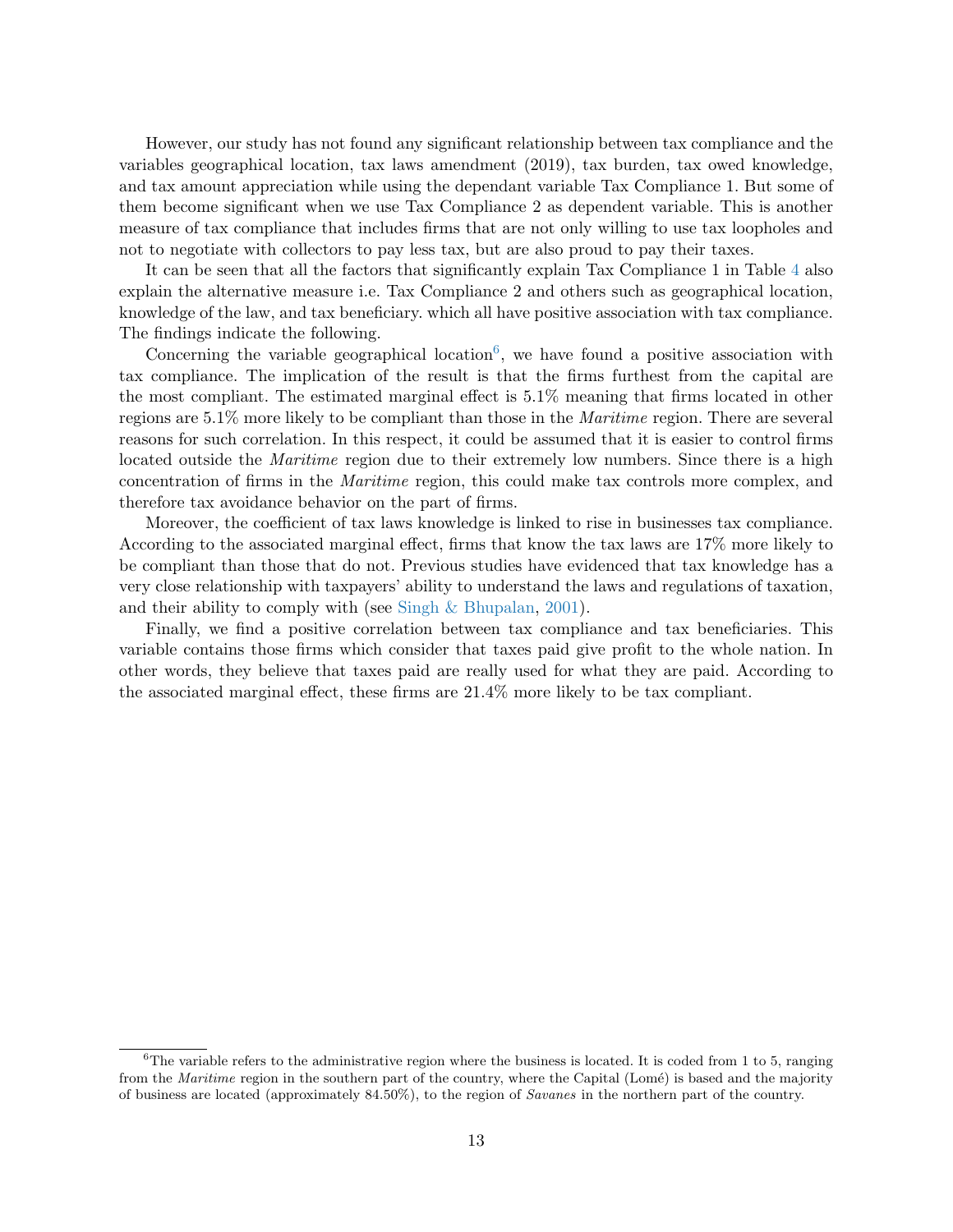| Baseline estimates using Tax Compliance 2<br>Table 5:               |             |                    |                                   |
|---------------------------------------------------------------------|-------------|--------------------|-----------------------------------|
|                                                                     | Column      | Column             | Column                            |
| Variables                                                           | Ξ           | $\widehat{\Omega}$ | ව                                 |
| Geographical location                                               | $0.059*$    | $0.055*$           | $0.051*$                          |
|                                                                     | (0.054)     | (0.078)            | (0.098)                           |
| Size (of business)                                                  | $-0.206***$ | $-0.202***$        | $-0.213***$                       |
|                                                                     | (0.000)     | (0.000)            | (0.000)                           |
| Tax fraud appreciation (poor)                                       | $0.111***$  | $0.122***$         | $0.122***$                        |
|                                                                     | (0.010)     | (0.005)            | (0.005)                           |
| Bribes (disapproval)                                                | $0.109***$  | $0.109***$         | $0.106***$                        |
|                                                                     | (0.008)     | (0.007)            | (0.009)                           |
| tax laws amendment (2019)                                           | $-0.015$    | $-0.025$           | $-0.023$                          |
|                                                                     | (0.848)     | (0.754)            | (0.780)                           |
| Taxes owed knowledge                                                | $0.161***$  | $0.172**$          | $0.170**$                         |
|                                                                     | (0.051)     | (0.039)            | (0.042)                           |
| Tax beneficiares (whole nation)                                     | $0.221***$  | $0.220***$         | $0.214***$                        |
|                                                                     | (0.000)     | (0.000)            | (0.000)                           |
| Severity of penalties                                               | $0.214***$  | $0.208***$         | $0.218***$                        |
|                                                                     | (0.004)     | (0.005)            | (0.004)                           |
| Customs duties legitimacy                                           | $0.137*$    | $0.157***$         | $0.142*$                          |
|                                                                     | (0.084)     | (0.050)            | (0.074)                           |
| VAT legitimacy                                                      | $-0.192**$  | $-0.185**$         | $-0.180**$                        |
|                                                                     | (0.006)     | (0.011)            | (0.014)                           |
| Tax amount appreciation (too high)                                  | $-0.079$    |                    | $-0.071$                          |
|                                                                     | (0.139)     |                    | (0.186)                           |
| Tax burden                                                          |             | $-0.010$           | $-0.007$                          |
|                                                                     |             | (0.684)            | (0.750)                           |
| Observations                                                        | 355         | 349                | 349                               |
| Wald chi <sub>2</sub> (11                                           | 83.00       | 80.14              | 81.94                             |
| Prob $>$ chi <sup>2</sup>                                           | 0.000       | 0.000              | 0.000                             |
| Pseudo R2                                                           | 0.179       | 0.174              | 0.178                             |
| Note: Marginal effects are reported.                                |             |                    | Probability value in parenthesis, |
| ******* denote significance at 10%, 5% and 1%, respectively. Column |             |                    |                                   |
| and 2 are controlled by tax amount appreciation and tax burden      |             |                    |                                   |
| respectively. Column 3 is controlled by both proxies                |             |                    |                                   |
|                                                                     |             |                    |                                   |

<span id="page-13-0"></span>

| Variables                          | Column                | $_{\rm Column}$          | $_{\rm {Column}}$     |
|------------------------------------|-----------------------|--------------------------|-----------------------|
|                                    | Ξ                     | $\widehat{\mathfrak{S}}$ | ్                     |
| Geographical location              | 0.015                 | 0.015                    | 0.013                 |
|                                    | (0.573)               | (0.602)                  | (0.637)               |
| (of business)<br>Size              | $-0.237***$           | $0.243***$               | $-0.246***$           |
| Tax fraud appreciation (poor)      | $0.084***$<br>(0.000) | $0.097**$<br>(0.000)     | $0.097***$<br>(0.000) |
|                                    | (0.024)               | (0.010)                  | (0.010)               |
| (disapproval)<br><b>Bribes</b>     | $0.145***$<br>(0.000) | $0.150***$<br>(0.000)    | $0.149***$<br>(0.000) |
| amendment (2019)<br>tax laws       | $-0.010$              | $-0.036$                 | $-0.034$              |
|                                    | (0.892)               | (0.624)                  | (0.630)               |
| Taxes owed knowledge               | 0.065                 | 0.080                    | 0.078                 |
|                                    | (0.380)               | (0.284)                  | (0.296)               |
| Tax beneficiaries (whole nation)   | $0.091*$              | 0.083                    | 0.081                 |
| Severity of penalties              | $0.243***$<br>(0.088) | $0.249***$<br>(0.126)    | $0.252***$<br>(0.137) |
|                                    | (0.001)               | (0.001)                  | (0.001)               |
| duties legitimacy<br>Customs       | $0.155***$            | $0.188**$                | $0.183**$             |
|                                    | (0.039)               | (0.014)                  | (0.017)               |
| VAT legitimacy                     | $-0.173**$            | $-0.153**$               | $-0.150**$            |
|                                    | (0.003)               | (0.013)                  | (0.016)               |
| Tax amount appreciation (too high) | $-0.028$              |                          | $-0.024$              |
|                                    | (0.055)               |                          | (0.621)               |
| Tax burden                         |                       | 0.001                    | 0.001                 |
|                                    |                       | (0.978)                  | (0.955)               |
| Observations                       | 355                   | 349                      | 349                   |
| Wald chi2(11)                      | 77.46                 | 79.60                    | 80.15                 |
| Prob >chi2                         | 0.000                 | 0.000                    | 0.000                 |
| Pseudo R2                          | 0.174                 | 0.181                    | 0.182                 |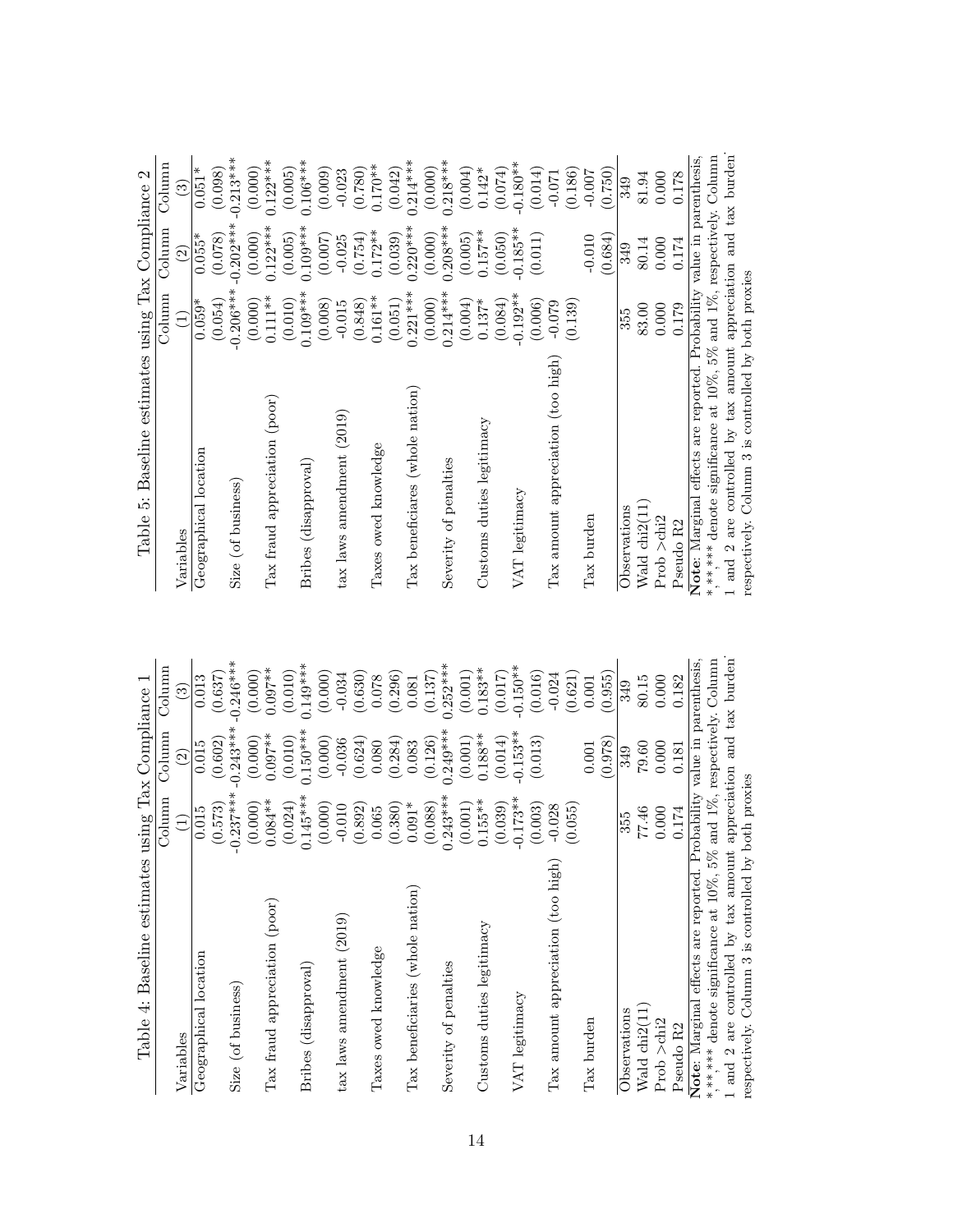#### 4.3 Further robustness checks

We also do two other types of robustness tests. First, we experience a difference in tax compliance depending on business size. Secondly, we consider another point that tax compliance may vary from one administrative region to another. But regarding the results, we do not consider it useful to present them in the paper. The nature of these results, in our opinion, is linked to the distribution of the sampled businesses across the country, according to which the Maritime region alone accounts for more than 84%. Therefore, the non-representatives of businesses in the other regions (See Figure [4\)](#page-14-0) does not allow us to predict a statistically valid relationship between tax compliance and belonging to a given administrative region in the country. [7](#page-0-0)

<span id="page-14-0"></span>



Moreover, this unequal distribution<sup>[8](#page-0-0)</sup> of the sample in the different administrative regions makes it necessary to reconsider the Maritime region as an isolated entity and to re-examine the

<sup>7</sup>These results are available under request.

<sup>&</sup>lt;sup>8</sup>It should be noted that the unequal weight of the regions in the sample in terms of the number of enterprises surveyed is not due to a mistake in the data collection technique. We would like to make this clear, as some may complain that the survey did not use a stratified approach to take into account the differences between regions of the country, although we agree that this may mitigate the possible limitation of the fact that the majority of businesses are concentrated in one region of the country. So this is not a coincidence. It should be noted that the Maritime region is the most developed region in the country in economic, administrative, demographic and infrastructural terms, unlike the other regions, and that there is a significant gap between the living standards of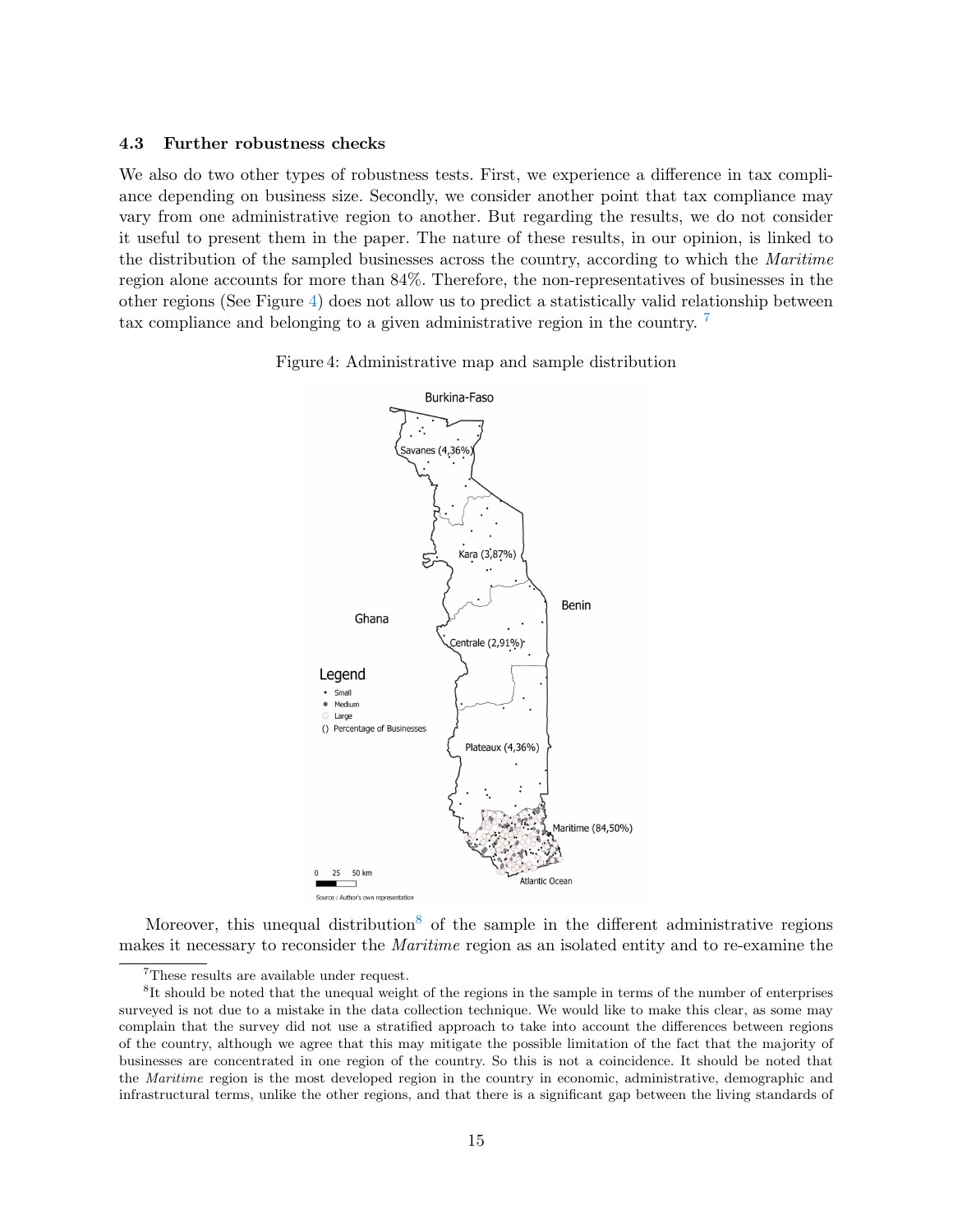tax compliance of businesses in this region. In total, 349 of the businesses surveyed are located in this region. Thus, we first investigate the factors that determine tax compliance of businesses in the Maritime region and then test whether there are differences in tax compliance according to the size of the businesses in the region.

#### Do firms size matter to tax compliance in Togo?

The results of the estimation of the factors explaining tax compliance by business size are presented in the Tables [6](#page-16-0) and [7.](#page-16-0) Accordingly, the determinants vary depending on whether the business is small, medium or large.

For small businesses, no matter which dependant variable is used, the variables such as tax fraud appreciation, bribes, tax knowledge, and customs duties legitimacy positively influence tax compliance of small businesses. While VAT legitimacy is associated with an incentive to tax avoidance on the part of small businesses. Furthermore, the severity of penalties also encourage small businesses to be compliant but only in the model using Tax Compliance 1. Finally, for small businesses, geographical location has a positive influence on compliance while the appreciation of the amount of tax has a negative effect, but only the model including Tax Compliance 2 predicts these relationships. The results in columns 2 of each table provide evidence on the factors that determine the tax compliance of medium-sized businesses. They indicate that the bribes to deal with taxes and the severity of penalties are the determining factors with an incentive effect. The results are the same for both dependent variables. For large businesses, compliance is enforced in the presence of severe penalties whether the dependent variable considered is Tax Compliance 1 or 2. In addition, knowledge of the taxes to which one is subject (with Tax Compliance 1) leads to evasion of tax compliance, while the fact of considering that the tax will benefit the whole nation (with Tax Compliance 2) encourage large businesses to respect tax compliance.

Additionally, in order to control for the low proportions of medium and large businesses compared to small businesses, we perform a new estimation in which medium and large businesses are included for number of observations of 175. The results are in the columns 4 of both tables, similar to those for large businesses. The only notable difference is that the legitimacy of VAT becomes significant and negative, indicating that medium and large businesses that find VAT legitimate are not willing to pay it. The idea of non-fluid refunds of VAT credits is still admissible to explain VAT evasion by these businesses, although they would be taxable unlike small businesses.

Lastly, it can be observed that in columns 5 of these tables the baseline models are still reported. The idea is to compare the results according to the size of businesses to the baseline model in order to shed light on the idea that the determining factors identified in the later are not influenced by the high number of small businesses in our sample. Clearly, the results of the reference model are similar to those of small businesses, although some of the factors determining the tax compliance in the reference model are not in accordance with the small businesses or vice versa. For example, in the reference model, tax beneficiaries provide an incentive to comply with but do not determine compliance for small businesses according to the two dependent variables (Tax Compliance 1 and 2). Conversely, tax owed knowledge (Tax Compliance 1) and tax amount appreciation (Tax Compliance 2) significantly explain small business compliance but do not explain in the baseline model.

the inhabitants. However, by definition, this simply explains the concentration of Togo's businesses in the most developed region, and it is this reality that is reflected in the composition of the sample in terms of geographical location.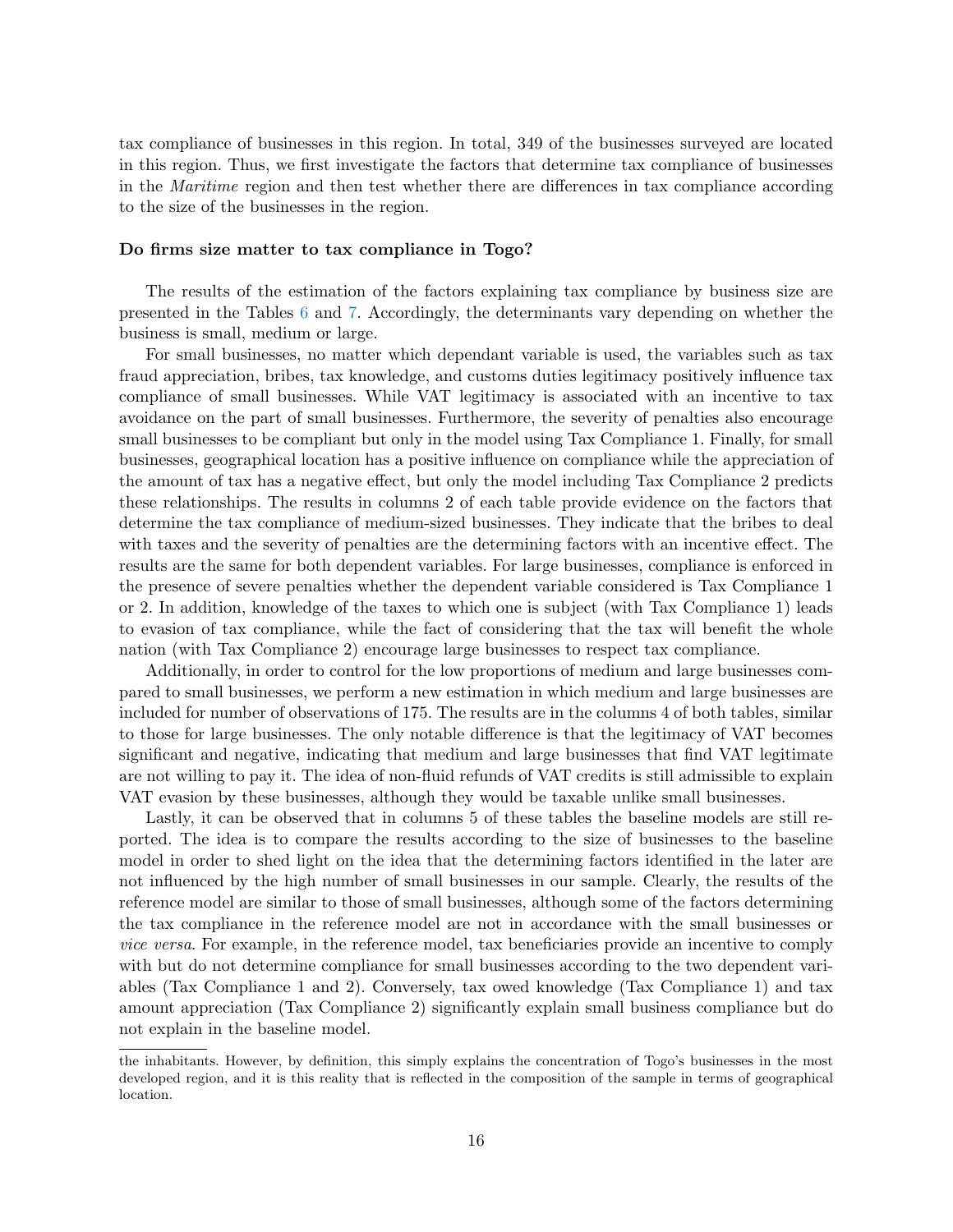<span id="page-16-0"></span>

| Table 6: Robustness checking using                                               |                       |                                       | Tax Compliance      |                            |                           | Table 7: Robustness checking using                                                |                     |                                         |                  | 2<br>Tax Compliance   |                         |
|----------------------------------------------------------------------------------|-----------------------|---------------------------------------|---------------------|----------------------------|---------------------------|-----------------------------------------------------------------------------------|---------------------|-----------------------------------------|------------------|-----------------------|-------------------------|
|                                                                                  | $\widehat{E}$         | Column Column Column<br>$\widehat{c}$ | $\odot$             | Column<br>$\left(4\right)$ | Column<br>$\widetilde{5}$ |                                                                                   | $\widehat{\Xi}$     | Column Column Column<br>$\widetilde{2}$ | $\odot$          | Column<br>$(\pm)$     | Column<br>$\widehat{5}$ |
| Variables                                                                        | Small                 | Medium                                | Large               | Exclu. Small Baseline      |                           | Variables                                                                         | Small               | Medium                                  | Large            | Exclu. Small Baseline |                         |
| Geographical location                                                            | 0.015                 |                                       |                     |                            | 0.013                     | Geographical location                                                             | $0.056*$            |                                         |                  |                       | $0.051*$                |
|                                                                                  | (0.377)               |                                       |                     |                            | (0.637)                   |                                                                                   | (0.092)             |                                         |                  |                       | (0.098)                 |
| Tax fraud appreciation (poor)                                                    | $0.108***$            | 0.023                                 | 0.041               | 0.065                      | $0.097**$                 | Tax fraud appreciation (poor)                                                     | $0.239***$          | 0.025                                   | $-0.015$         | 0.043                 | $0.122***$              |
|                                                                                  | $0.124***$<br>(0.003) | $(0.781)$<br>$0.208**$                | (0.629)<br>$-0.044$ | (0.262)<br>0.093           | $0.149***$<br>(0.010)     |                                                                                   | (0.000)<br>$0.089*$ | $0.197***$<br>(0.765)                   | (0.865)<br>0.010 | (0.473)<br>0.095      | $(0.005)$<br>0.106***   |
| Bribes (disapproval)                                                             | (0.000)               | (0.013)                               | (0.630)             | (0.129)                    | (0.000)                   | Bribes (disapproval)                                                              | (0.081)             | (0.026)                                 | (0.918)          | (0.119)               | (0.009)                 |
| tax laws amendment (2019)                                                        | $-0.003$              | $-0.176$                              | 0.207               | $-0.051$                   | $-0.034$                  | $\text{Tax law}$ amendment $(2019)$                                               | 0.034               | $-0.242$                                | 0.255            | $-0.052$              | $-0.023$                |
|                                                                                  | (0.969)               | $(0.286)$<br>-0.228                   | (0.301)             | (0.699)                    | (0.630)                   |                                                                                   | (0.726)             | (0.147)                                 | (0.179)          | (0.687)               | $(0.780)$<br>0.170**    |
| tax knowledge                                                                    | $0.146**$             |                                       | $-0.319**$          | $-0.232*$                  | 0.078                     | Taxes owed knowledge                                                              | $0.248***$          | $-0.258$                                | 0.048            | $-0.047$              |                         |
|                                                                                  | (0.016)               | (0.175)                               | (0.044)             | (0.084)                    | (0.296)                   |                                                                                   | (0.005)             | (0.164)                                 | (0.843)          | (0.776)               | (0.042)                 |
| Tax beneficiaries (whole nation)                                                 | $-0.060$              | 0.086                                 | 0.185               | 0.118                      | 0.081                     | Tax beneficiaries (whole nation)                                                  | 0.116               | 0.177                                   | $0.296***$       | $0.224***$            | $0.214***$              |
|                                                                                  | (0.295)               | (0.485)                               | (0.142)             | (0.146)                    | (0.137)                   |                                                                                   | (0.147)             | (0.144)                                 | (0.014)          | (0.005)               | $(0.000)$<br>0.218***   |
| Severity of penalties                                                            |                       | $0.124***$ 0.506***                   | $0.466***$          | $0.504***$                 | $0.252***$                | Severity of penalties                                                             | $0.105\,$           | $0.436***$                              | $0.464***$       | $0.461***$            |                         |
|                                                                                  | (0.097)               | (0.000)                               | (0.000)             | (0.000)                    | (0.001)                   |                                                                                   | (0.277)             | (0.002)                                 | (0.000)          | (0.000)               | $(0.004)$<br>0.142*     |
| Customs duties legitimacy                                                        | $0.205***$            |                                       | 0.027               | 0.224                      | $0.183**$                 | Customs duties legitimacy                                                         | $0.240***$          |                                         | $-0.087$         | 0.108                 |                         |
|                                                                                  | (0.000)               |                                       | (0.939)             | (0.386)                    | (0.017)                   |                                                                                   | (0.001)             |                                         | (0.801)          | (0.689)               | $(0.074)$<br>-0.180**   |
| VAT legitimacy                                                                   | $-0.010**$            |                                       | 0.135               | $0.362**$                  | $0.150**$                 | VAT legitimacy                                                                    | $-0.199**$          |                                         |                  |                       |                         |
|                                                                                  | (0.021)               |                                       | (0.673)             | (0.050)                    | (0.016)                   |                                                                                   | (0.005)             |                                         |                  |                       | (0.014)                 |
| Tax amount appreciation (too high)                                               | $-0.061$              | $-0.083$                              | 0.027               | $-0.052$                   | $-0.024$                  | Tax amount appreciation (too high)                                                | $-0.199**$          | 0.084                                   | 0.025            | $-0.048$              | $-0.071$                |
|                                                                                  | (0.215)               | (0.401)                               | (0.812)             | (0.482)                    | (0.621)                   |                                                                                   | (0.011)             | (0.406)                                 | (0.830)          | (0.519)               | (0.186)                 |
| Tax burden                                                                       | 0.022                 | 0.027                                 | $-0.045$            | $-0.008$                   | 0.001                     | Tax burden                                                                        | $-0.020$            | 0.004                                   | $-0.035$         | $-0.013$              | $-0.007$                |
|                                                                                  | (0.337)               | (0.631)                               | (0.359)             | (0.829)                    | (0.955)                   |                                                                                   | (0.557)             | (0.940)                                 | (0.491)          | (0.724)               | (0.750)                 |
| Observations                                                                     | 174                   | $\frac{8}{4}$                         | 5                   | 175                        | 349                       | Observations                                                                      | 174                 | 84                                      | 51               | 175                   | 349                     |
| Wald $\text{chi2}$ ()                                                            | 56.59                 | $15.06\,$                             | 15.95               | 23.88                      | 80.15                     | Wald $\text{chi2}$ ()                                                             | 59.28               | 14.77                                   | 14.53            | 21.02                 | 81.94                   |
| Prob >chi2                                                                       | 0.000                 | 0.058                                 | 0.110               | 0.008                      | 0.000                     | Prob >chi2                                                                        | 0.000               | 0.064                                   | 0.105            | 0.009                 | 0.000                   |
| Pseudo R2                                                                        | 0.399                 | 0.183                                 | 0.128               | 0.133                      | 0.182                     | Pseudo R2                                                                         | 0.328               | 0.178                                   | 0.170            | 0.142                 | 0.178                   |
| Note: Marginal effects are reported. Probability value in parenthesis, *,***,*** |                       |                                       |                     |                            |                           | Note: Marginal effects are reported. Probability value in parenthesis, *,**,*,*** |                     |                                         |                  |                       |                         |
| denote significance at 10%, 5% and 1%, respectively. Variables are introduced    |                       |                                       |                     |                            |                           | denote significance at 10%, 5% and 1%, respectively. Variables are introduced     |                     |                                         |                  |                       |                         |
| into the equations according to the availability of data. In addition, we do     |                       |                                       |                     |                            |                           | into the equations according to the availability of data. In addition, we do not  |                     |                                         |                  |                       |                         |
| not have an estimator for the "Location region" variable in columns 2 and 3      |                       |                                       |                     |                            |                           | have an estimator for the "Location region" variable in column 2 and column       |                     |                                         |                  |                       |                         |
| because all medium and large businesses are located in the Maritime region.      |                       |                                       |                     |                            |                           | 3 because all medium and large businesses are located in the Maritime region.     |                     |                                         |                  |                       |                         |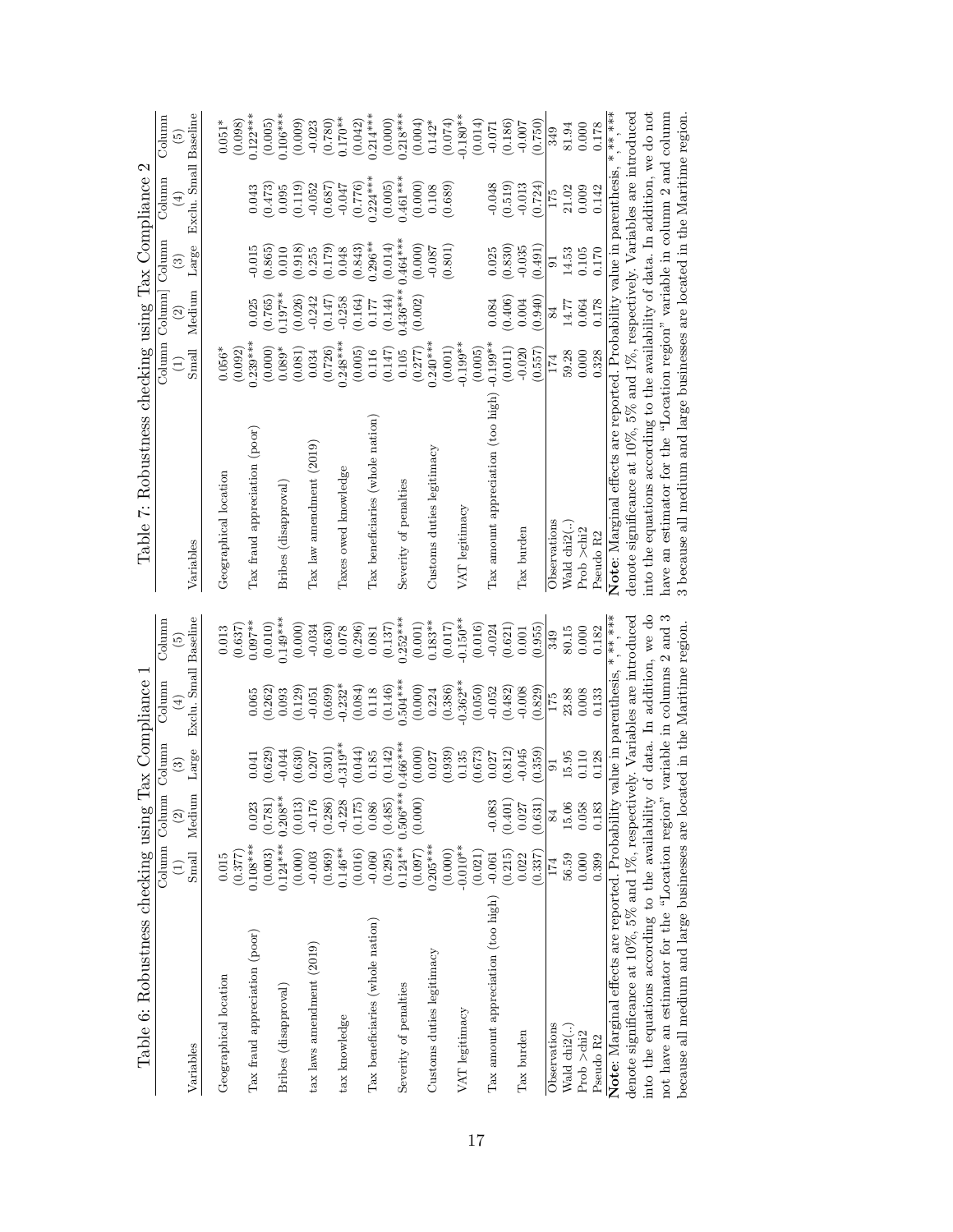#### Robustness check focusing on the Maritime region

As mentioned in the previous section, we are interested in distinguishing the factors that explain voluntary tax compliance between regions, but the small number of businesses surveyed in the other regions outside the Maritime region does not allow us to meet this objective. As an alternative, we choose to focus on the Maritime region only with almost 349 surveyed businesses, and thereby identify the factors explaining voluntary tax compliance, as well as the determinants by business size within this region. Tables [8](#page-18-0) and [9](#page-18-0) present the analysis of the determinants of tax compliance, and by business size.

Some factors significantly explain voluntary compliance regardless of the tax compliance measure used. For example, the size of the business is associated with non-compliance i.e. in the *Maritime* region, large businesses are more likely to avoid paying taxes. While the more severe the penalties imposed by the tax authorities, the more compliant businesses tend to be. Other factors are only significant in a particular model. It is the case of bribes and legitimacy of custom duties that are found to push businesses towards voluntary compliance in the model using Tax Compliance 1. By contrast, in the model with Tax Compliance 2, knowledge of the tax laws, and the taxes beneficiary, positively influences voluntary compliance while businesses find VAT legitimate but are not willing to pay it.

We can say that factors that are key determinants of tax compliance at national level are not all significant at the regional level. It means that there would be a regional effect that would be interesting to investigate further, but unfortunately we could not carry out this analysis due to data constraints as we already mentioned.

The first finding that emerges from the estimates by business size is that, among small businesses, regardless of the dependent variables we consider, factors such as knowledge of the tax laws, legitimacy of custom duties and VAT are found to be determinants of voluntary compliance. In contrast to the others, which push for compliance, VAT legitimacy leads to tax avoidance. After that, it can be pointed out that factors such as bribes, tax beneficiaries and severity of penalties are also significant in the specification with Tax Compliance 1. If compliance is negatively influenced by the tax beneficiaries, it is enhanced by factors like bribes and severity of penalties. In addition, the tax fraud and taxes amount appreciation is also relevant in the specification with Tax Compliance 2. More specifically, the amount of the tax induces tax avoidance, whereas the tax fraud appreciation rather encourages compliance with tax obligations.

For medium-sized businesses, the results are identical in both specifications. Therefore, variables such as bribes and the severity of penalties are positive and significant i.e. these factors accelerate voluntary compliance.

Finally, for large businesses we identify three valid determinants. The severity of penalties is positive and significant in both specifications. It would be an accelerating factor for voluntary compliance. It is tax knowledge that is associated with tax avoidance in the specification using Tax Compliance 1 but unlike tax beneficiaries which rather favour voluntary compliance according to the specification Tax Compliance 2.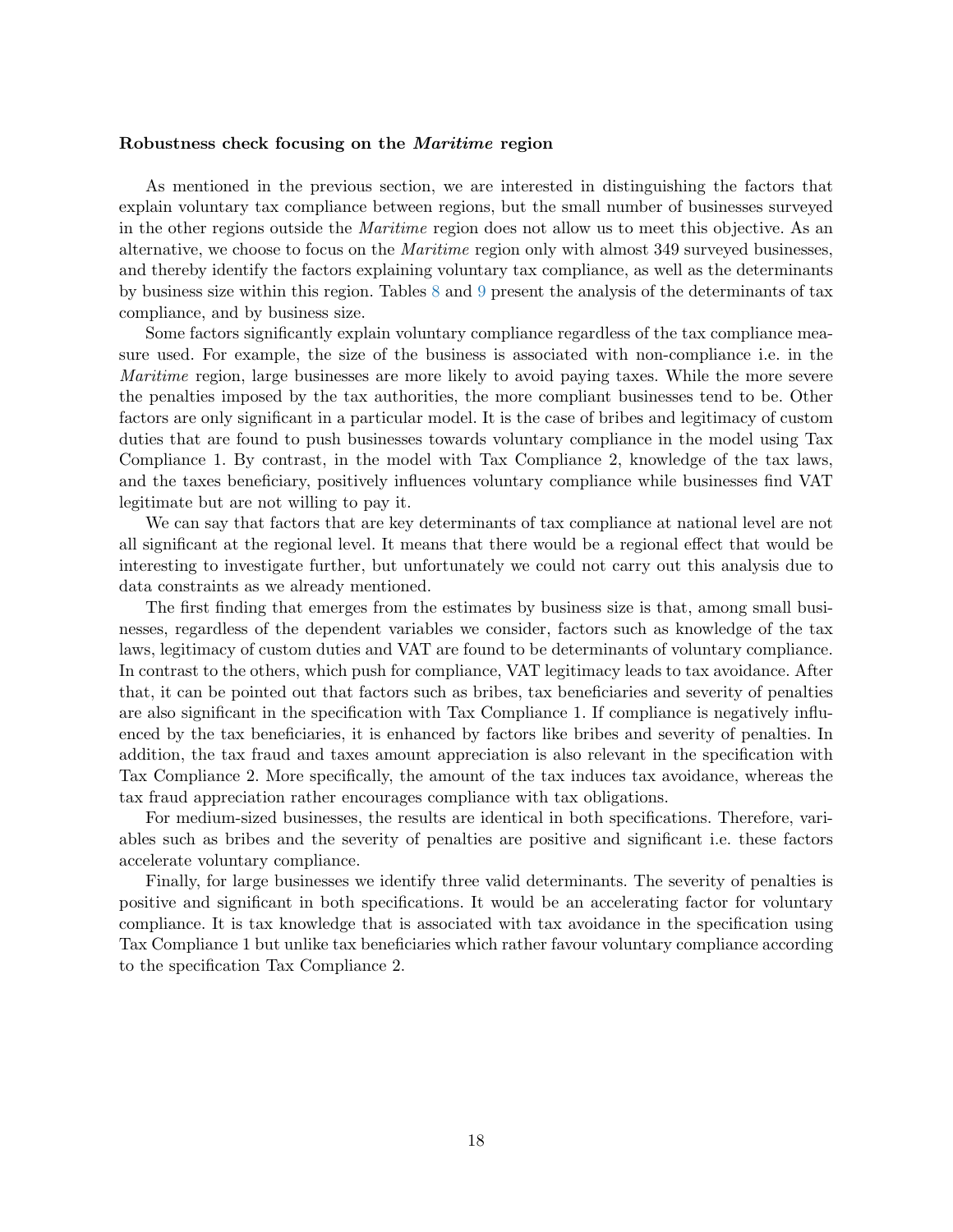<span id="page-18-0"></span>

| Table 8: Robustness checking using T                                            |                          | $\alpha$ Compliance $(1)$         |                                  |                                     | Table 9: Robustness checking using Tax Compliance (2)                          |                       |                                   |                       |                      |
|---------------------------------------------------------------------------------|--------------------------|-----------------------------------|----------------------------------|-------------------------------------|--------------------------------------------------------------------------------|-----------------------|-----------------------------------|-----------------------|----------------------|
|                                                                                 | Column                   | Column                            | Column                           | Column                              |                                                                                | Column                | Column Column Column              |                       |                      |
| Variables                                                                       | $\mathrm{Mariline}$<br>E | Small<br>$\widehat{\mathfrak{D}}$ | Medium<br>$\widehat{\mathbb{G}}$ | Large<br>$\bigoplus$                | Variables                                                                      | Maritime<br>Ξ         | Small<br>$\widehat{\mathfrak{D}}$ | Medium<br>$\odot$     | Large<br>$\bigoplus$ |
| Size (of business)                                                              | $-0.240***$              |                                   |                                  |                                     | Size (of business)                                                             | $-0.200***$           |                                   |                       |                      |
| Tax fraud appreciation (poor)                                                   | (0.000)<br>0.064         | 0.67                              | 0.023                            | 0.041                               | Tax fraud appreciation (poor)                                                  | (0.000)<br>0.072      | $0.209**$                         | 0.025                 | $-0.015$             |
| Bribes (disapproval)                                                            | $0.116**$<br>(0.157)     | (0.306)<br>$0.089*$               | $0.208**$<br>(0.781)             | (0.629)<br>$-0.044$                 | Bribes (disapproval)                                                           | (0.146)<br>0.071      | (0.037)<br>$-0.016$               | $0.197***$<br>(0.765) | (0.865)<br>0.010     |
| $\text{tax}$ laws amendment $(2019)$                                            | (0.012)<br>$0.014\,$     | (0.070)<br>0.097                  | (0.013)<br>$-0.176$              | (0.630)<br>0.207                    | tax laws amendment (2019)                                                      | (0.133)<br>0.019      | (0.841)<br>0.143                  | (0.026)<br>$-0.242$   | (0.918)<br>0.255     |
| tax knowledge                                                                   | (0.866)<br>0.045         | (0.335)<br>$0.184*$               | (0.286)<br>$-0.228$              | $-0.319**$<br>(0.301)               | tax knowledge                                                                  | $0.160*$<br>(0.839)   | $0.298**$<br>(0.286)              | $-0.258$<br>(0.147)   | (0.179)<br>0.048     |
|                                                                                 | (0.620)                  | (0.056)                           | (0.175)                          | (0.044)                             |                                                                                | (0.098)               | (0.020)                           | (0.164)               | (0.843)              |
| Tax beneficiaries (whole nation)                                                | (0.300)<br>0.067         | $-0.283**$<br>(0.029)             | (0.485)<br>0.086                 | (0.142)<br>0.185                    | Tax beneficiaries (whole nation)                                               | $0.236***$            | (0.142)<br>0.171                  | (0.147)<br>0.177      | $0.296**$<br>(0.014) |
| Severity of penalties                                                           | $0.317***$               | $0.204***$                        | 1.506***                         | $0.466***$                          | Severity of penalties                                                          | $(0.000)$<br>0.261*** | 0.146                             | $0.436**$             | $0.464***$           |
| Customs duties legitimacy                                                       | $0.188**$<br>(0.000)     | $0.366***$<br>(0.056)             | (0.000)                          | (0.000)<br>0.027                    | Customs duties legitimacy                                                      | (0.001)<br>0.136      | $0.272**$<br>(0.256)              | (0.002)               | (0.000)<br>$-0.087$  |
|                                                                                 | (0.055)                  | (0.000)                           |                                  | (0.939)                             |                                                                                | (0.167)               | (0.018)                           |                       | (0.801)              |
| VAT legitimacy                                                                  | $-0.138$                 | $-0.153***$                       |                                  | 0.135                               | VAT legitimacy                                                                 | $-0.189*$             | $-0.312***$                       |                       |                      |
|                                                                                 | (0.110)                  | (0.007)                           |                                  | (0.673)                             |                                                                                | (0.046)               | (0.002)                           |                       |                      |
| Tax amount appreciation (too high)                                              | $-0.023$                 | $-0.054$                          | $-0.083$                         | 0.027                               | Taxes amount appreciation (too high)                                           | $-0.077$              | $-0.319**$                        | $-0.084$              | 0.025                |
| Tax burden                                                                      | (0.685)<br>$-0.010$      | (0.612)<br>0.044                  | (0.401)<br>0.027                 | (0.812)<br>$-0.045$                 | Tax burden                                                                     | (0.207)<br>$-0.017$   | (0.016)<br>$-0.017$               | (0.406)<br>0.004      | (0.830)<br>$-0.035$  |
|                                                                                 | (0.698)                  | (0.197)                           | (0.631)                          | (0.359)                             |                                                                                | (0.551)               | (0.731)                           | (0.940)               | (0.491)              |
| Observations                                                                    | 289                      | 114                               | 84                               | $\overline{5}$                      | Observations                                                                   | 289                   | 114                               | 84                    | 5                    |
| Wald chi <sub>2</sub> ()                                                        | 55.02                    | 46.52                             | 15.06                            | 15.95                               | Wald $\mathrm{chi2}$ ()                                                        | 55.80                 | 42.27                             | 14.77                 | 14.53                |
| Prob $>$ chi $2$                                                                | 0.000                    | 0.000                             | 0.058                            | 0.101                               | Prob >chi2                                                                     | 0.000                 | 0.000                             | 0.064                 | 0.105                |
| Pseudo R2                                                                       | 0.139                    | 0.370                             | 0.183                            | 0.128                               | Pseudo R2                                                                      | 0.143                 | 0.304                             | 0.178                 | 0.170                |
| Note: Marginal effects are reported. Probability                                |                          |                                   |                                  | value in parenthesis, *, *** *, *** | Note: Marginal effects are reported. Probability value in parenthesis,         |                       |                                   |                       | *** ** *             |
| denote significance at 10%, 5% and 1%, respectively. Variables are introduced   |                          |                                   |                                  |                                     | denote significance at 10%, 5% and 1%, respectively. Variables are introduced  |                       |                                   |                       |                      |
| into the equations according to the availability of data. No estimator for size |                          |                                   |                                  |                                     | into the equations according to the availability of data.No estimator for size |                       |                                   |                       |                      |
| for columns 2, 3, and 4 because these estimates                                 |                          | are made by type of business      |                                  |                                     | for columns 2, 3, and 4 because these estimates are made by type of business   |                       |                                   |                       |                      |

|  | イン火火火           |
|--|-----------------|
|  | ¢<br>$\epsilon$ |
|  |                 |
|  |                 |
|  |                 |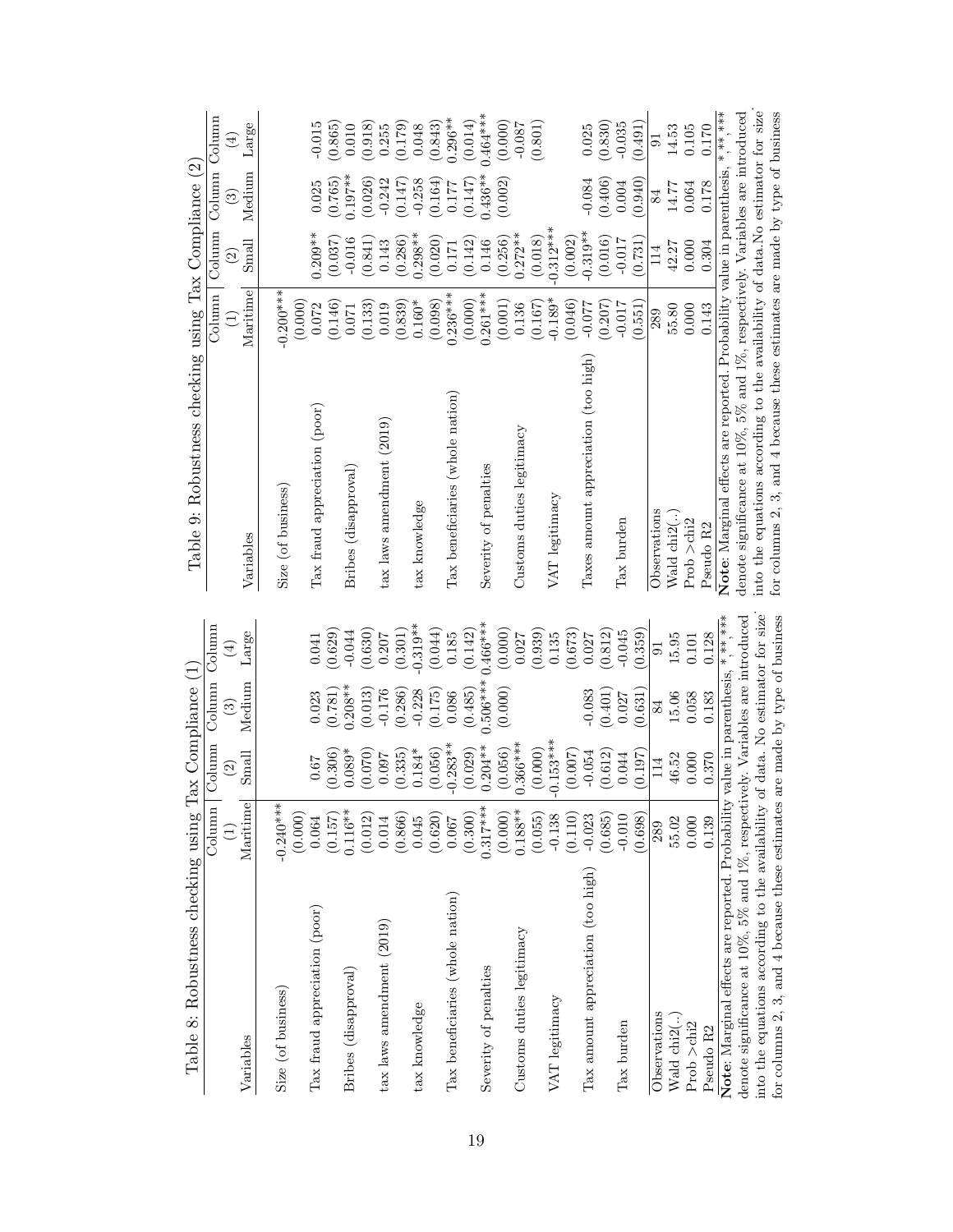# 5 Conclusion and policy implications

In this paper, we have highlighted factors that contribute to the compliance of businesses with their tax obligations in Togo. Our model defines voluntary tax compliance behaviour based on two aspects, including characteristics of the businesses (size and geographical location) and the tax attitudinal aspect (attitudes of taxpayers, tax policy and management). We capture the tax compliance of businesses in two different ways according to their responses to the surveys that were administered to them. The first measure we define is Tax Compliance 1, which includes businesses that declare that they do not want to use loopholes in the tax laws or negotiate with tax collectors to pay less tax. The second measure, Tax Compliance 2, includes businesses that not only declare themselves unwilling to use tax loopholes or negotiate with tax collectors to pay less tax, but are also proud to pay their taxes. Several factors have been identified as potential candidates for determining voluntary tax compliance. These include factors such as bribes, severity of penalties, legitimacy customs duties, geographical location, tax evasion appreciation, tax burden, amendment of the tax laws, tax paid, tax knowledge, tax beneficiaries, legitimacy of VAT and size of businesses.

Most results are in line with our expectations. On the one hand, our study concluded that geographical location, tax evasion assessment, bribes, tax knowledge, tax beneficiaries, the severity of penalties and the costs of legitimate custom duties are factors that incite businesses to pay taxes voluntarily. Second, the size of the business and the legitimacy of VAT are more likely to be linked to tax evasion by businesses. Furthermore, it did not seem logical to us that the legitimacy of VAT should be associated with any attempt at tax evasion on the part of businesses. Nevertheless, while VAT is intended to be neutral for businesses, its application through VAT policy and the operation of tax administrations in developing countries often leads some businesses to evade their tax obligations.

The analysis by business size shows that the determinants of tax compliance vary according to their size. In other words, the determinants of tax compliance of small businesses are not the same as those of medium and large businesses. Secondly, we also find that there would be a regional effect of the determinants of business tax compliance. At the level of the Maritime region, the determinants differ from those identified at the national level. Unfortunately, the analysis could not be carried out at the level of the other administrative regions of the country because the data we have did not allow it. In view of these conclusions, some recommendations can be made to improve the tax compliance of businesses in Togo.

First of all, it is imperative that the OTR works to improve the conditions of application of VAT. In terms of VAT policy, for social reasons, many goods and services are exempted from VAT, either completely or partially. For example, these exemptions are at the origin of VAT credit creation. When these credits are not reimbursed (as is the case of small non-taxable businesses because their turnover is below the required threshold) or not reimbursed quickly or not totally (as is often the case for medium and large taxable businesses), this weighs on businesses in terms of the costs they have to bear on production. This mechanically undermines the efficiency of the tax system. It would therefore be very useful for the tax administration to reduce, as far as possible, the multiple exemptions in favour of targeted assistance to the vulnerable households, as was the case with the Novissi program, initiated during the COVID-19 crisis by the Togolese government, a program hailed by the 2019 Nobel Economics Prize winners [Abhijit Banerjee and](https://urlz.fr/hmqE) [Esther Duflo.](https://urlz.fr/hmqE) In addition, it is essential to set up a fluid mechanism for the reimbursement of VAT credits, so that VAT is only borne by final consumers and effectively neutral for businesses.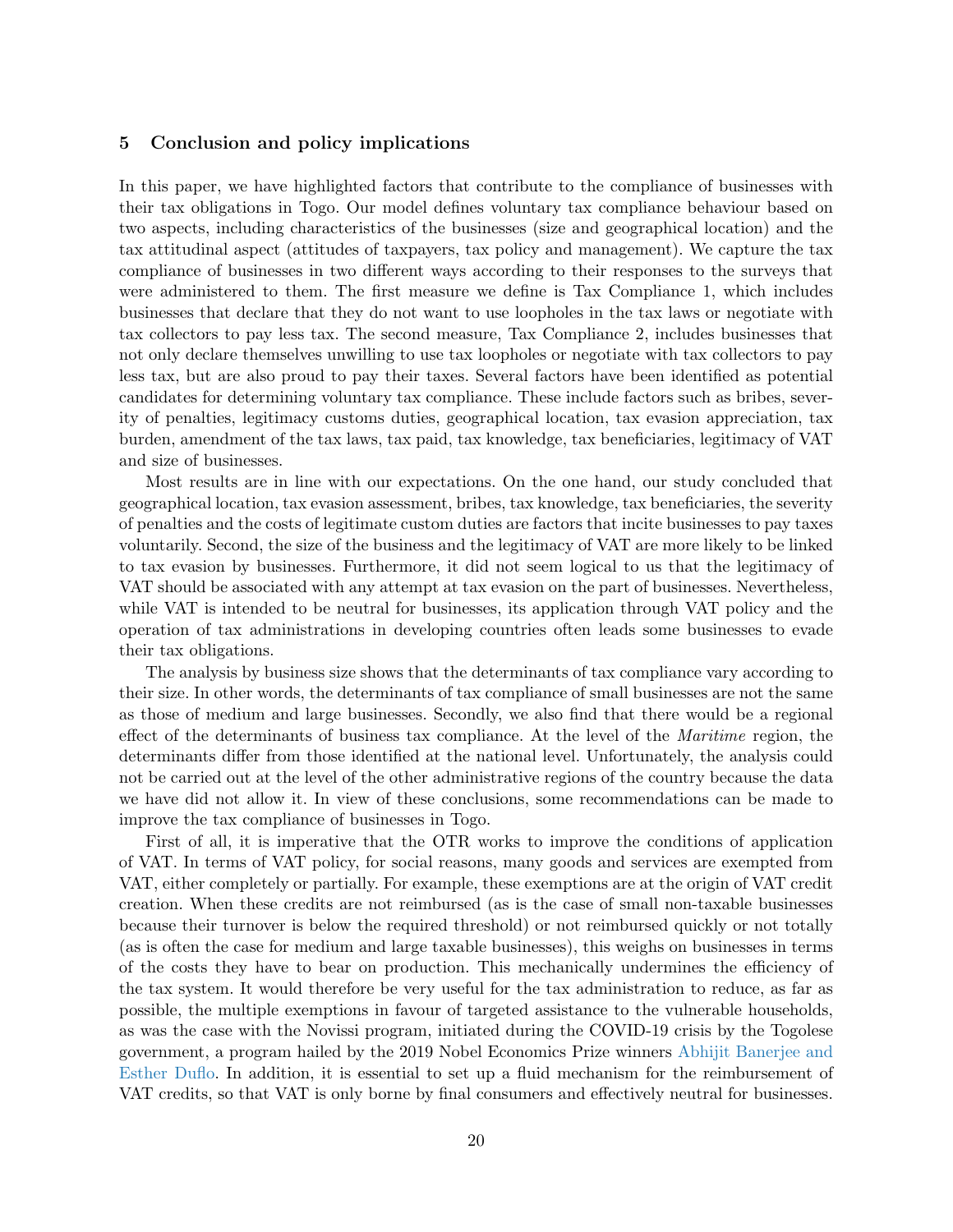Secondly, the OTR must also acquire more technical, human and financial resources in order to carry out proper tax audits and identify firms that sometimes make false declarations or attempt to circumvent the tax laws in order to avoid paying taxes.

Given the idea of future research, we think it would be interesting to include more firms located in the national territory i.e. in the other regions than the Maritime, in order to better analyze the regional effect in identifying factors that underline the voluntary tax compliance of the firms. In this way, we could have the determinants of tax compliance in each of the five administrative regions of the country. It would also be useful to compare the tax compliance of foreign companies with that of domestic firms, however, the database used in this paper do not differentiate between foreign and domestic owned firms. Another important extension will be to distinguish between firms according to their activities (production of goods and/or services) as well as their sectors of activity (agriculture, agro-industry, construction, transport, telecommunications, etc.) in order to draw lessons in terms of tax policy, control and tax collection for a better efficiency of the tax system. Finally, it will also be important to examine whether certain tax policies, such as tax credits for certain firms, are an instrument for tackling tax evasion.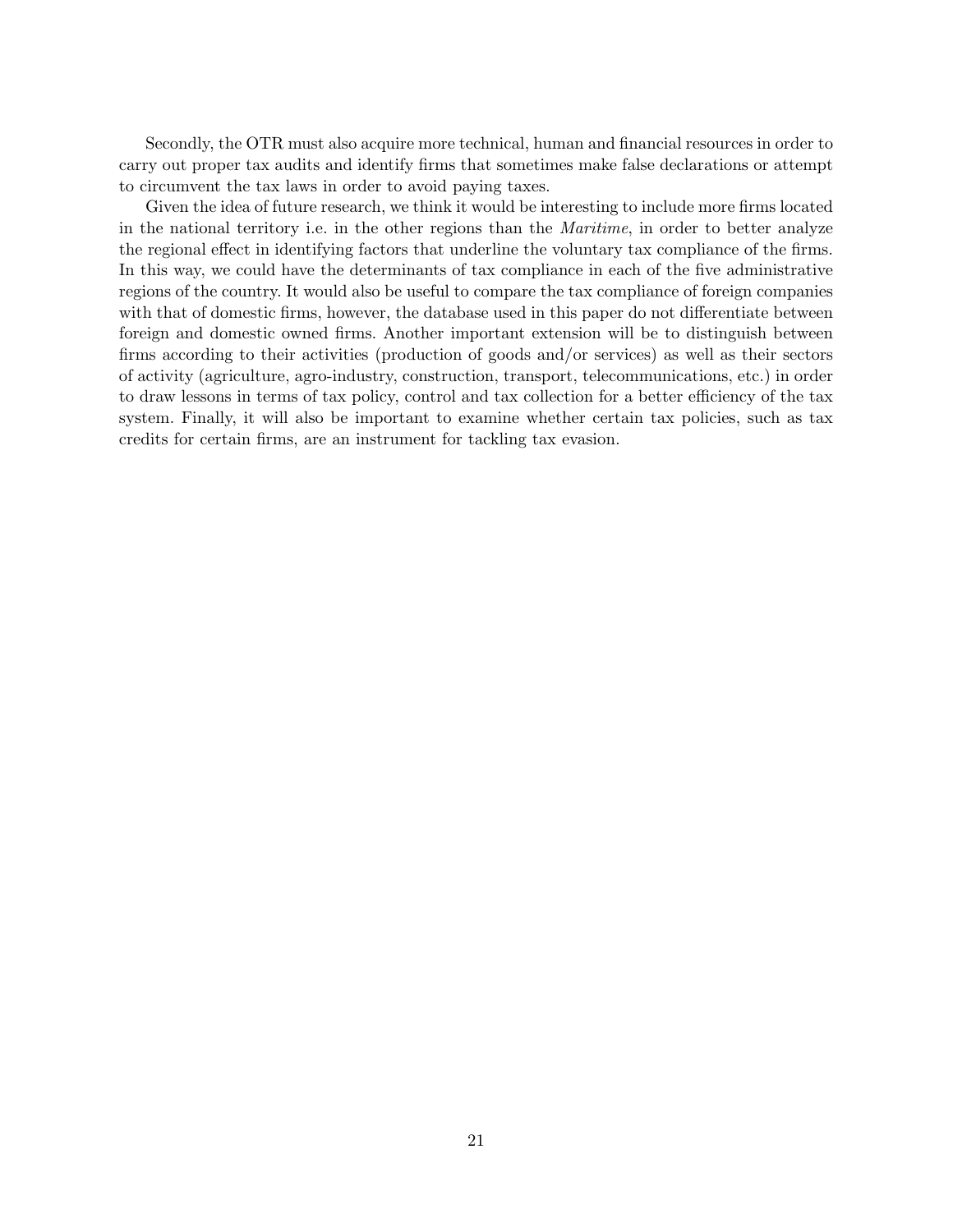# References

- <span id="page-21-11"></span>Abd Obaid, M. M., Ibrahim, I., & Udin, N. M. (2020). An investigation of the determinants of tax compliance among yemeni manufacturing smes using the fisher model. International Journal of Psychosocial Rehabilitation, 24 (04), 1809–1824.
- <span id="page-21-16"></span>Abdul-Jabbar, H. (2009). Non-conformité fiscale des petites et moyennes entreprises en malaisie : Déterminants et coûts de conformité fiscale (Unpublished doctoral dissertation).
- <span id="page-21-10"></span>Alm, J., & McClellan, C. (2012). Tax morale and tax compliance from the firm's perspective.  $Kyklos, 65(1), 1-17.$
- <span id="page-21-19"></span>Andreoni, J., Erard, B., & Feinstein, J. (1998). Tax compliance. Journal of Economic Literature,  $36(2)$ , 818–860.
- <span id="page-21-8"></span>Bobek, D. D., Hageman, A. M., & Kelliher, C. F. (2013). Analyzing the role of social norms in tax compliance behavior. Journal of Business Ethics, 115 (3), 451–468.
- <span id="page-21-1"></span>Chow, C. (2004). Gearing up for the self-assessment tax regime for individuals. Tax National,  $2, 20-23.$
- <span id="page-21-3"></span>Cuccia, A. D. (1994). The effects of increased sanctions on paid tax preparers: Integrating economic and psychological factors. The Journal of the American Taxation Association,  $16(1), 41.$
- <span id="page-21-4"></span>Devos, K. (2014). Tax compliance theory and the literature. In Factors influencing individual taxpayer compliance behaviour (pp. 13–65). Springer.
- <span id="page-21-12"></span>Everest-Phillips, M., & Sandall, R. (2008). Linking business tax reform with governance: how to measure success washington. DC: World Bank.
- <span id="page-21-20"></span>Falanni, Z. (2015). "determinants of corporate taxpayer compliance behaviour: A study case at duren sawit small tax office in indonesia". Economic Development, Indonesia, 20.
- <span id="page-21-2"></span>Fischer, C. M., Wartick, M., & Mark, M. M. (1992). Detection probability and taxpayer compliance: A review of the literature. *Journal of Accounting Literature*, 11, 1.
- <span id="page-21-18"></span>Fjeldstad, J., Odd-Helge et Semboja. (2001). Pourquoi les gens paient des impôts : le cas de la taxe de développement en tanzanie. Développement Mondial, 29, 2059–2074.
- <span id="page-21-7"></span>Frey, B. S., & Torgler, B. (2007). Tax morale and conditional cooperation. Journal of Comparative  $Economics, 35(1), 136-159.$
- <span id="page-21-14"></span>Gbadago, F. Y., & Awunyo-Vitor, D. (2015). Gift tax compliance in ghana: evidence from kumasi metropolis. Journal of Accounting and Taxation,  $7(2)$ , 29–37.
- <span id="page-21-13"></span>Greene, W. (2002). Econometric analysis. New Jersey: Prentice Hall.
- <span id="page-21-9"></span>Hanlon, M., Mills, L. F., & Slemrod, J. B. (2005). An empirical examination of corporate tax noncompliance. Ross School of Business Paper (1025).
- <span id="page-21-5"></span>Heinemann, F. (2011). Economic crisis and morale. *European Journal of Law and Economics*,  $32(1), 35-49.$
- <span id="page-21-6"></span>Hug, S., & Spörri, F. (2011). Referendums, trust, and tax evasion. *European Journal of Political* Economy,  $27(1)$ , 120-131.
- <span id="page-21-0"></span>James, S., & Alley, C. (2002). Tax compliance, self-assessment and tax administration.
- <span id="page-21-15"></span>Joulfaian, D. (2000). Corporate income tax evasion and managerial preferences. Review of Economics and Statistics, 82 (4), 698–701.
- <span id="page-21-17"></span>Kemme, B. e. S. T., David M et Parikh. (2020). Morale fiscale et évasion fiscale internationale. Journal des Affaires Mondiales, 55 , 101052.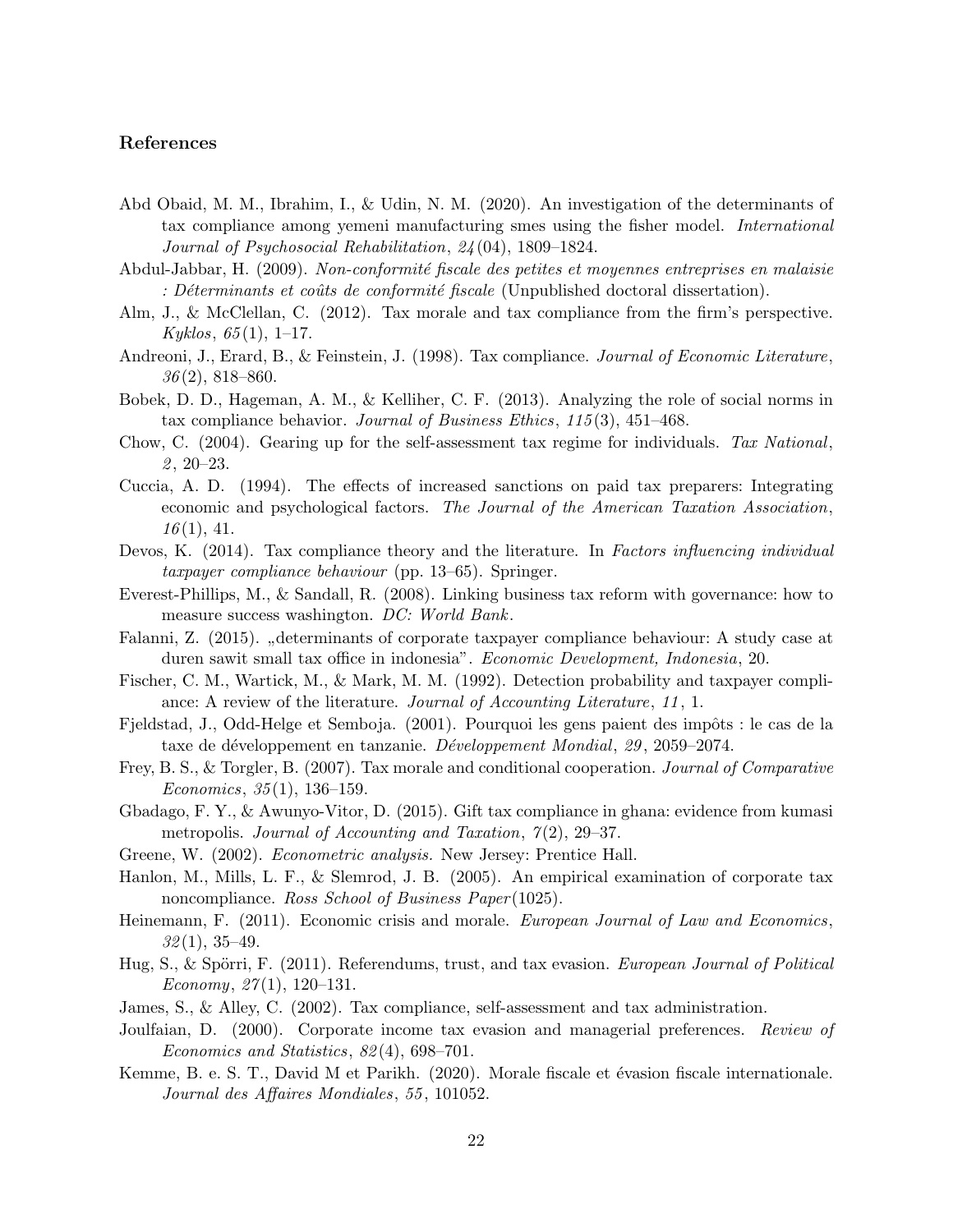- <span id="page-22-5"></span>Lago-Peñas, I., & Lago-Peñas, S.  $(2010)$ . The determinants of tax morale in comparative perspective: Evidence from european countries. *European Journal of Political Economy*,  $26(4)$ , 441–453.
- <span id="page-22-4"></span>Marien, S., & Hooghe, M. (2011). Does political trust matter? an empirical investigation into the relation between political trust and support for law compliance. European Journal of Political Research,  $50(2)$ ,  $267-291$ .
- <span id="page-22-0"></span>McBarnet, D., et al. (2019). When compliance is not the solution but the problem: From changes in law to changes in attitude. Centre for Tax System Integrity (CTSI), Research School of Social Sciences . . . .
- <span id="page-22-9"></span>Mickiewicz, T., Rebmann, A., & Sauka, A. (2019). To pay or not to pay? business owners' tax morale: Testing a neo-institutional framework in a transition environment. Journal of Business Ethics,  $157(1)$ , 75-93.
- <span id="page-22-13"></span>Mohamad, M. S., Marziana et Deris. (2018). Déterminants de la non-conformité fiscale parmi les petites et moyennes entreprises de la vallée de klang, malaisie.
- <span id="page-22-14"></span>Nor, J. M., Ahmad, N., & Saleh, N. M. (2010). Fraudulent financial reporting and company characteristics: tax audit evidence. Journal of Financial Reporting and Accounting.
- <span id="page-22-16"></span>Nur-Tegin, K. D. (2008). Déterminants de la conformité fiscale des entreprises. The BE Journal of Economic Analysis & Policy, 8 .
- <span id="page-22-6"></span>Oladipupo, A. O., & Obazee, U. (2016). Tax knowledge, penalties and tax compliance in small and medium scale enterprises in nigeria. *IBusiness*,  $8(1)$ , 1–9.
- <span id="page-22-8"></span>Radulovic, B. (2019). Morality of informality: Tax morale in the serbian business sector–an empirical investigation. *Industrija*,  $47(1)$ ,  $43-60$ .
- <span id="page-22-12"></span>Sapiei, N. S., Kasipillai, J., & Eze, U. C. (2014). Determinants of tax compliance behaviour of corporate taxpayers in malaysia.  $eJTR$ , 12, 383.
- <span id="page-22-17"></span>Singh, V., & Bhupalan, R. (2001). The malaysian self-assessment system of taxation: Issues and challenges. Tax Nasional,  $3(1)$ , 12–17.
- <span id="page-22-11"></span>Tedds, L. M. (2010). Keeping it off the books: an empirical investigation of firms that engage in tax evasion. Applied Economics,  $\frac{1}{2}(19)$ , 2459–2473.
- <span id="page-22-1"></span>Torgler, B. (2011). Tax morale, eastern europe and european enlargement. The World Bank.
- <span id="page-22-3"></span>Torgler, B., Schaffner, M., & Macintyre, A. (2008). Tax compliance, tax morale and governance quality. In Proceedings of the 16th annual conference on pacific basin finance, economics, *accounting and management*  $2008$  *(pp. 1–25).*
- <span id="page-22-2"></span>Torgler, B., & Schneider, F. (2007). What shapes attitudes toward paying taxes? evidence from multicultural european countries. Social Science Quarterly,  $88(2)$ , 443-470.
- <span id="page-22-7"></span>Virmani, A. (1989). Indirect tax evasion and production efficiency. Journal of public Economics,  $39(2)$ , 223-237.
- <span id="page-22-10"></span>Yucedogru, R. (2013). Understanding tax morale and tax compliance of smes: An example of turkey.
- <span id="page-22-15"></span>Yusof, L. M. e. W. Y. B., Nor Azrina Mohd et Ling. (2014). Non-conformité fiscale parmi les smc en malaisie : preuves d'audit fiscal. Journal de Recherche Comptable appliquée.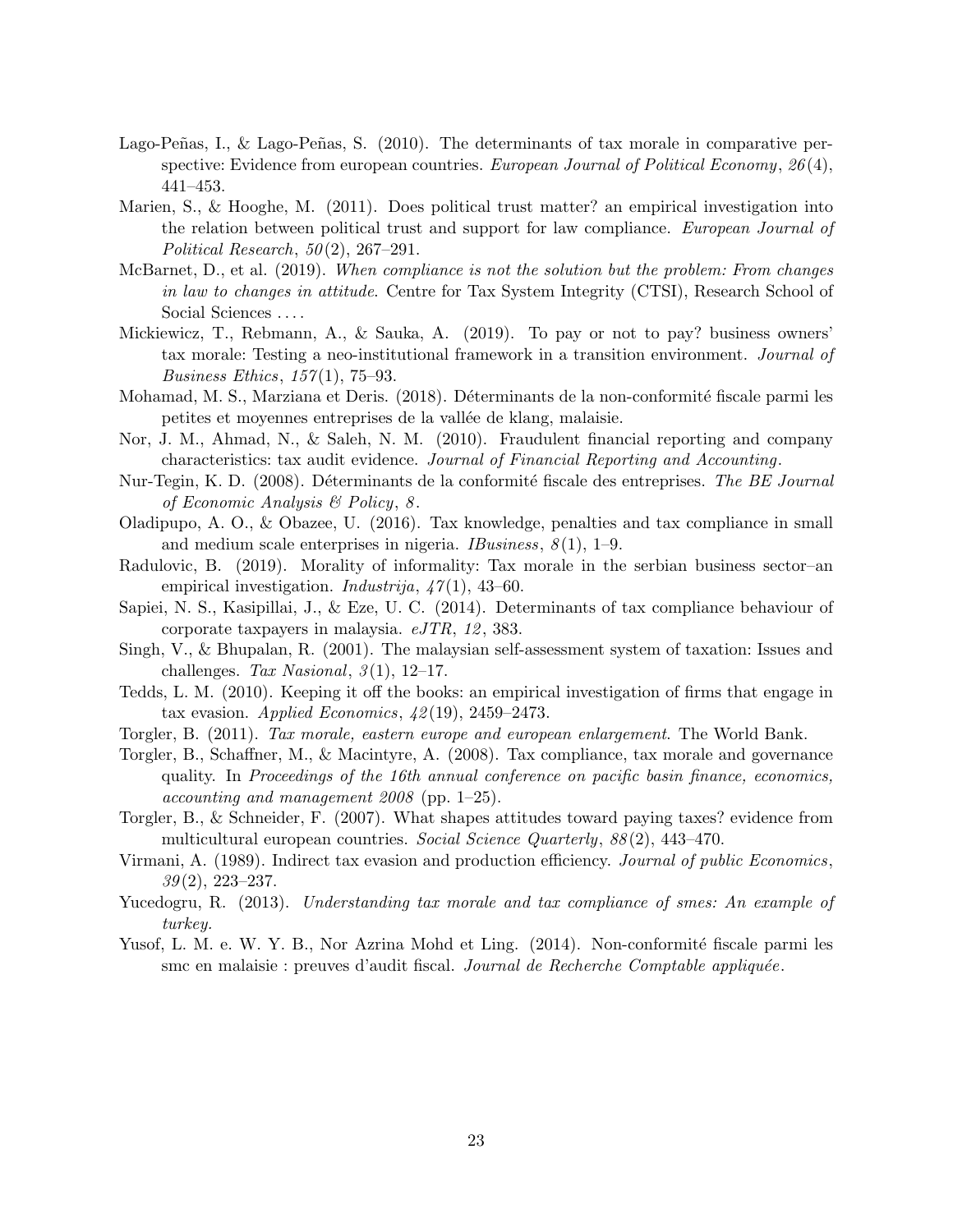# Appendix



Figure 5: Determinants of Business Tax Compliance (Baseline Model)

Figure 6: Determinants of Business Tax Compliance By Business Size (Small)





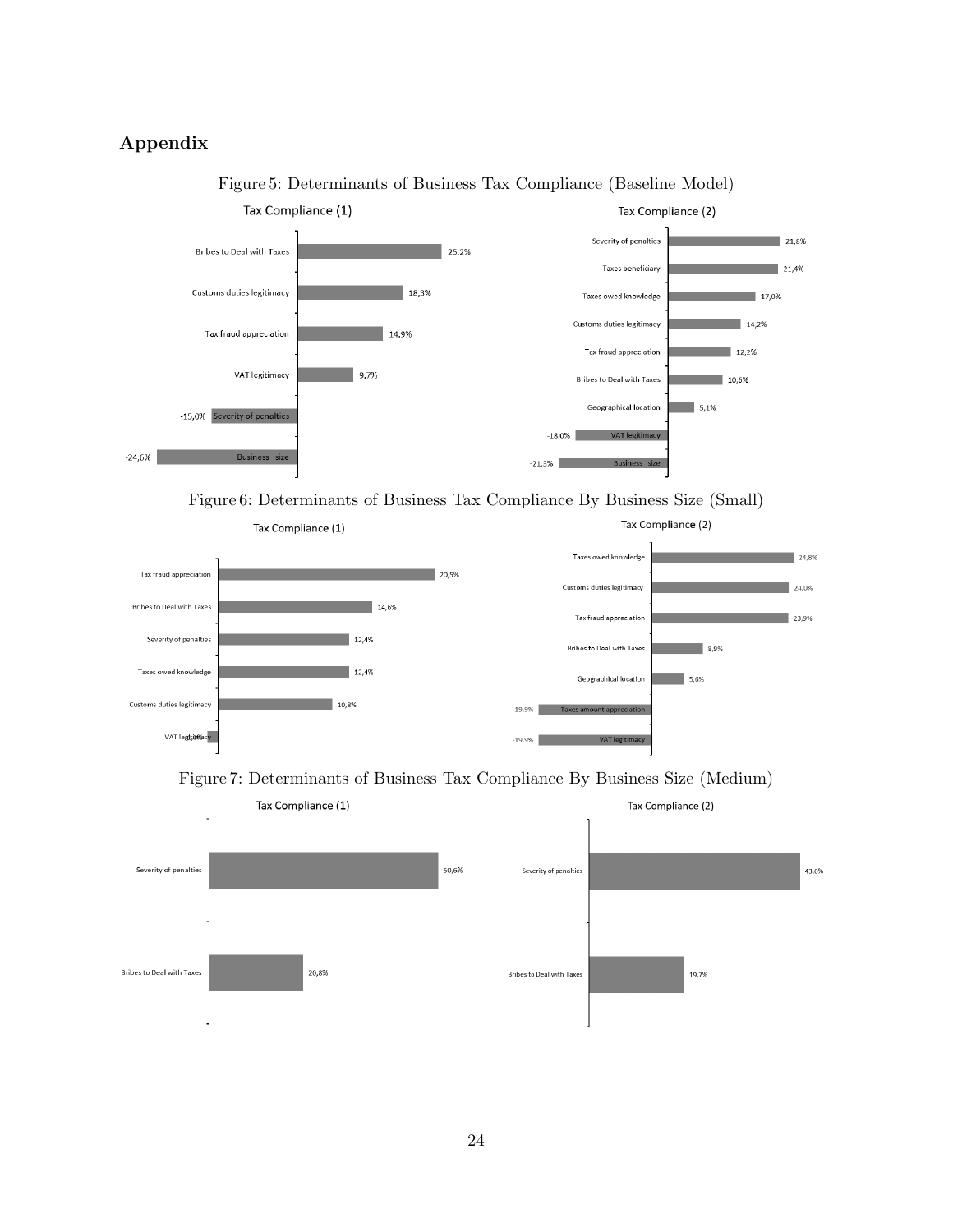

Figure 8: Determinants of Business Tax Compliance By Business Size (Large)

Figure 9: Determinants of Business Tax Compliance By Region (Maritime)



# Figure 10: Area Under ROC Curve

<span id="page-24-0"></span>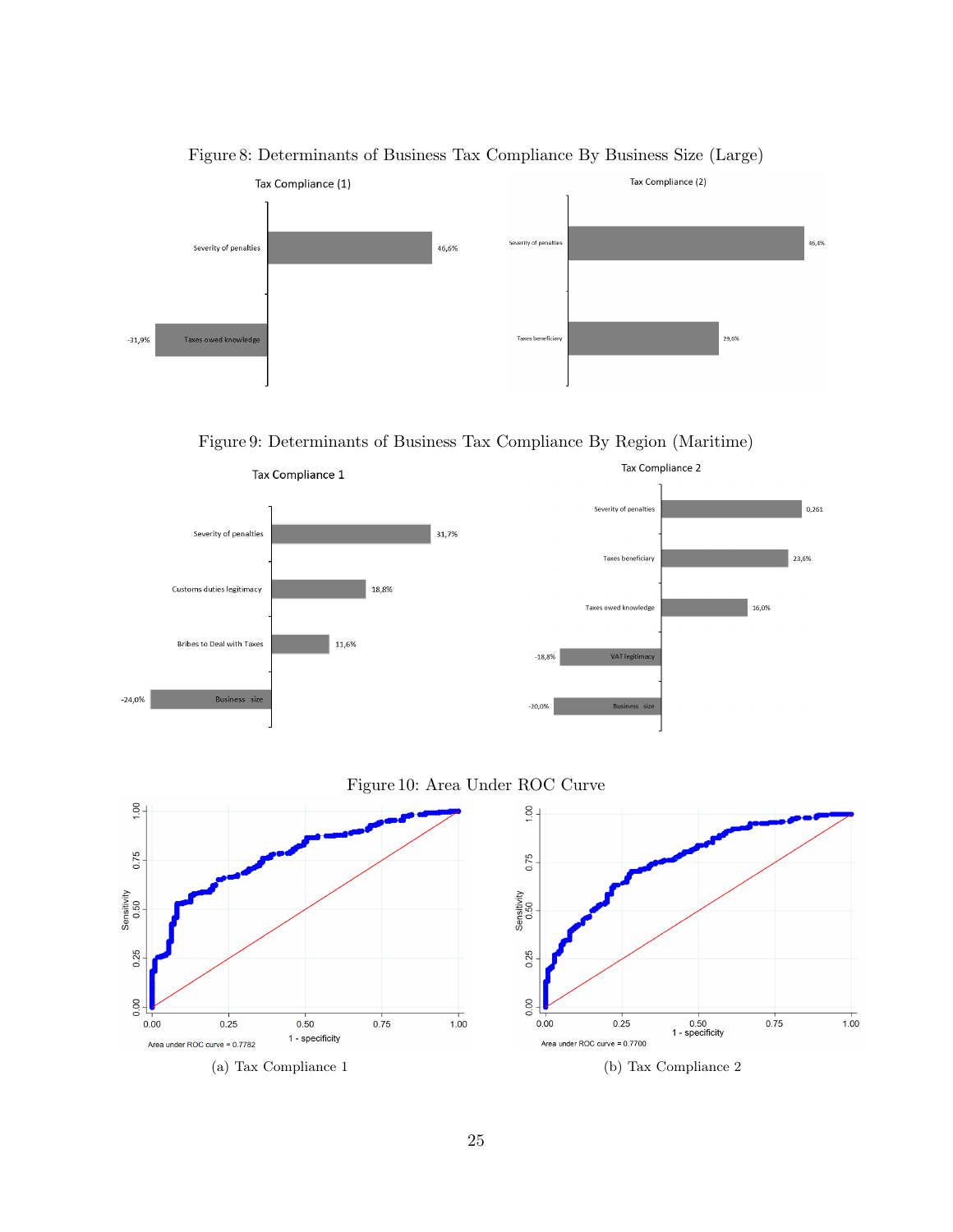| Variables                            |           | Obs Mean Std.Dev. Min Max |          |   |
|--------------------------------------|-----------|---------------------------|----------|---|
| Tax Compliance                       | 361 0.687 | 0.464                     | $\theta$ | 1 |
| Geographical location                | 413 1.392 | 1.027                     | 1        | 5 |
| Business size                        | 413 1.656 | 0.823                     | 1        | 3 |
| Tax fraud appreciation               | 360 2.356 | 0.685                     | 0        | 3 |
| Bribes to Deal with Taxes            | 397 2.327 | 0.717                     | 0        | 3 |
| $\text{tax}$ laws amendment $(2019)$ | 367 0.548 | 0.498                     | 0        | 1 |
| tax knowledge                        | 401 0.658 | 0.475                     | $\Omega$ | 1 |
| Tax beneficiaries                    | 361 0.468 | 0.500                     | 0        | 1 |
| Severity of penalties                | 400 0.777 | 0.416                     | 0        | 1 |
| Customs duties legitimacy            | 400 0.725 | 0.447                     | 0        | 1 |
| VAT legitimacy                       | 400 0.848 | 0.360                     | 0        | 1 |
| Taxes amount appreciation            | 402 2.410 | 0.691                     | 1        | 3 |
| Tax burden                           | 396 2.720 | 1.260                     | 1        | 5 |
|                                      |           |                           |          |   |

Table 10: Descriptive statistics

Table 11: Variance inflation factor (VIF)

| Variables                          | VIF  | $1/{\rm VIF}$ |
|------------------------------------|------|---------------|
| $\text{tax}$ laws amendment (2019) | 2.00 | 0.500         |
| Business size                      | 1.96 | 0.509         |
| Customs duties legitimacy          | 1.62 | 0.617         |
| Taxes owed knowledge               | 1.60 | 0.626         |
| Geographical location              | 1.37 | 0.732         |
| VAT legitimacy                     | 1.29 | 0.775         |
| Severity of penalties              | 1.22 | 0.820         |
| Bribes to Deal with Taxes          | 1.20 | 0.835         |
| Tax beneficiaries                  | 1.19 | 0.840         |
| Taxes amount appreciation          | 1.11 | 0.898         |
| Tax fraud appreciation             | 1.11 | 0.901         |
| Tax burden                         | 1.07 | 0.933         |